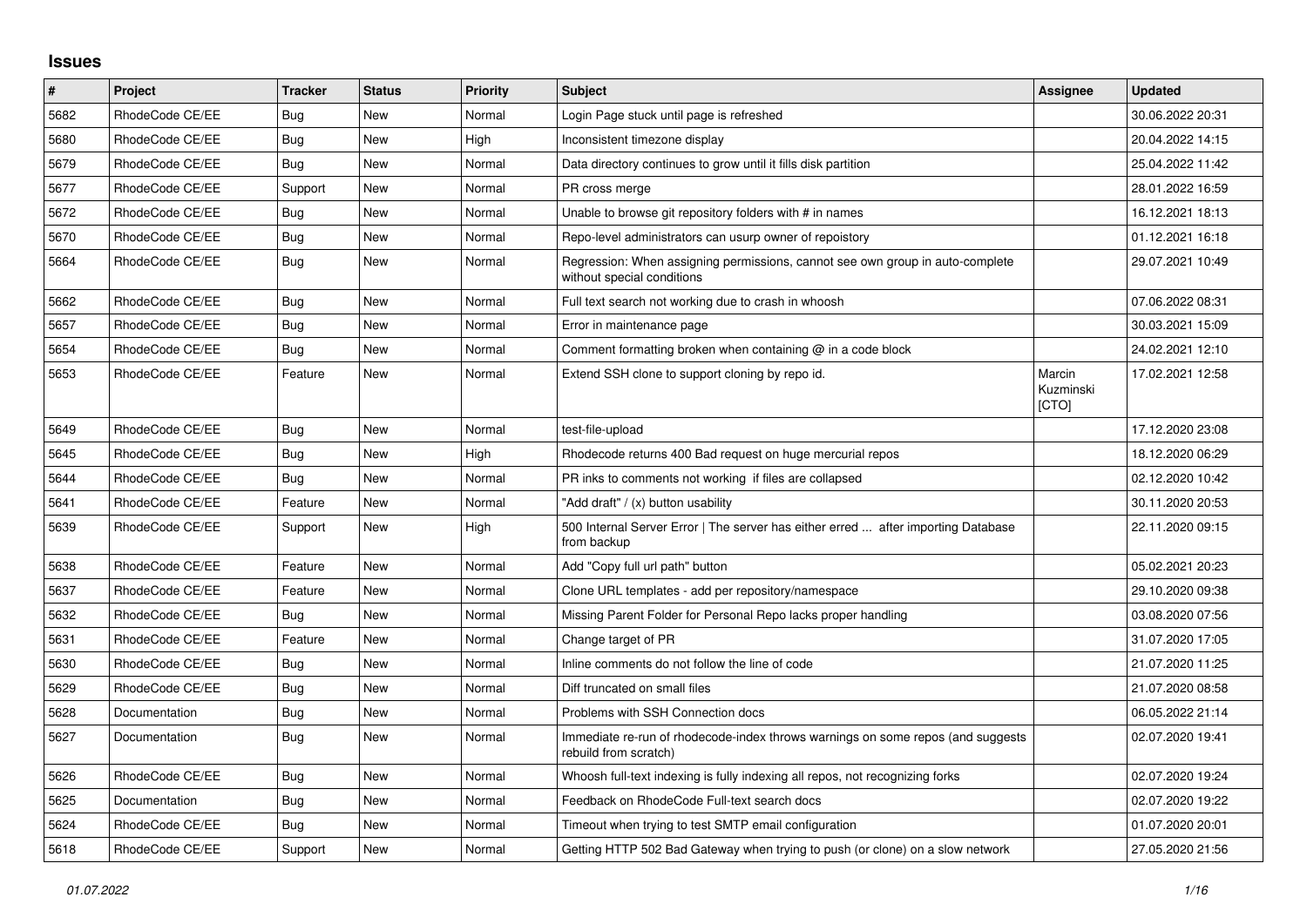| $\vert$ # | Project           | <b>Tracker</b> | <b>Status</b> | Priority | Subject                                                                                                           | <b>Assignee</b>    | <b>Updated</b>   |
|-----------|-------------------|----------------|---------------|----------|-------------------------------------------------------------------------------------------------------------------|--------------------|------------------|
| 5617      | RhodeCode CE/EE   | Feature        | New           | Normal   | Allow PRs to non-head bookmarks                                                                                   |                    | 20.05.2020 12:25 |
| 5613      | RhodeCode CE/EE   | Feature        | <b>New</b>    | Low      | Feature Request: Issue tracker link in new tab/window                                                             |                    | 03.10.2021 23:25 |
| 5612      | RhodeCode CE/EE   | Bug            | New           | Low      | CPU cores getting maxed out by VCSServer on Repository Size request                                               |                    | 03.10.2021 23:25 |
| 5600      | RhodeCode CE/EE   | Feature        | New           | Normal   | Change default repository landing page                                                                            |                    | 27.01.2021 01:04 |
| 5598      | Documentation     | Bug            | New           | Low      | Typo in force delete command                                                                                      |                    | 19.03.2020 20:10 |
| 5595      | RhodeCode CE/EE   | Feature        | New           | Normal   | Group code review mail notification                                                                               |                    | 03.03.2020 10:17 |
| 5593      | RhodeCode CE/EE   | Support        | New           | Normal   | <b>SSH</b> connections                                                                                            |                    | 17.02.2020 16:18 |
| 5591      | Documentation     | Support        | New           | Normal   | documentation typo                                                                                                |                    | 04.02.2020 19:43 |
| 5590      | RhodeCode CE/EE   | Bug            | New           | Normal   | Pull Request creation takes 2 minutes                                                                             |                    | 28.05.2020 20:48 |
| 5588      | RhodeCode CE/EE   | Bug            | New           | Normal   | wrong rendering of issue tracker pattern                                                                          |                    | 29.01.2020 11:24 |
| 5586      | RhodeCode CE/EE   | Feature        | New           | Normal   | @mention should be a link                                                                                         |                    | 29.01.2020 11:46 |
| 5584      | RhodeCode CE/EE   | Feature        | New           | Normal   | "update pull request link" message on vcs client                                                                  |                    | 23.01.2020 10:32 |
| 5582      | RhodeCode Control | Feature        | <b>New</b>    | Normal   | Add the version number of a PR in the HTTP API                                                                    |                    | 15.01.2020 10:45 |
| 5570      | RhodeCode CE/EE   | <b>Bug</b>     | New           | Normal   | Remap repositories always fail in RhodeCode community                                                             |                    | 04.10.2019 14:50 |
| 5559      | RhodeCode CE/EE   | Bug            | New           | Normal   | Timezone handling issue on repos list                                                                             |                    | 07.07.2019 22:19 |
| 5556      | RhodeCode CE/EE   | Bug            | New           | Normal   | After upgrade RhodeCode Enterprise, pull request via API adds repo owner as<br>default reviewer                   |                    | 01.01.2020 13:09 |
| 5553      | RhodeCode CE/EE   | Bug            | New           | Normal   | Exceptions Tracker - Exception ID: 140095575901360 after upgrade to the lastes<br>version                         | Thierry<br>Wynsdau | 10.07.2019 10:33 |
| 5552      | RhodeCode CE/EE   | Feature        | New           | High     | PR dependency across repos                                                                                        |                    | 22.06.2019 01:15 |
| 5551      | Documentation     | Bug            | New           | Normal   | Mention LargeFile and LFS in the Backup page                                                                      |                    | 21.04.2019 20:58 |
| 5550      | RhodeCode CE/EE   | Bug            | New           | Normal   | 500 Internal Server Error   The server has either erred or is incapable of performing<br>the requested operation. |                    | 18.04.2019 17:12 |
| 5548      | RhodeCode CE/EE   | Feature        | New           | Normal   | Initial Search API                                                                                                | Peter Colledge     | 07.07.2019 22:21 |
| 5547      | RhodeCode CE/EE   | Bug            | New           | Normal   | UI not consistent between Firefox and Chrome                                                                      |                    | 01.03.2019 23:35 |
| 5545      | RhodeCode CE/EE   | Bug            | New           | Normal   | Merge commit to contain the username/reponame of the origin                                                       |                    | 28.02.2019 13:46 |
| 5543      | RhodeCode CE/EE   | Feature        | New           | Normal   | Repo API should have equivalent get repo audit logs() to User API call<br>get_user_audit_logs()                   |                    | 26.02.2019 12:22 |
| 5541      | RhodeCode CE/EE   | Support        | New           | Normal   | SVN Settings: Repository Patterns                                                                                 |                    | 16.12.2019 15:35 |
| 5540      | RhodeCode CE/EE   | Bug            | New           | Normal   | Rhode Code 4.15.2 VCS Caching(?) behaviour                                                                        |                    | 25.02.2019 17:01 |
| 5538      | RhodeCode CE/EE   | Bug            | New           | Normal   | internal server error (UnicodeDecodeError) during rhodecode-index request                                         |                    | 20.02.2019 14:43 |
| 5535      | RhodeCode Control | Bug            | New           | Normal   | improper rollback on upgrade failure                                                                              |                    | 09.02.2019 21:12 |
| 5534      | RhodeCode Control | Feature        | New           | Normal   | extract/preload subcommand                                                                                        |                    | 14.02.2019 14:45 |
| 5531      | RhodeCode Tools   | <b>Bug</b>     | New           | Normal   | rhodecode-index: default cli opts overwrite given mapping file                                                    |                    | 17.07.2020 17:36 |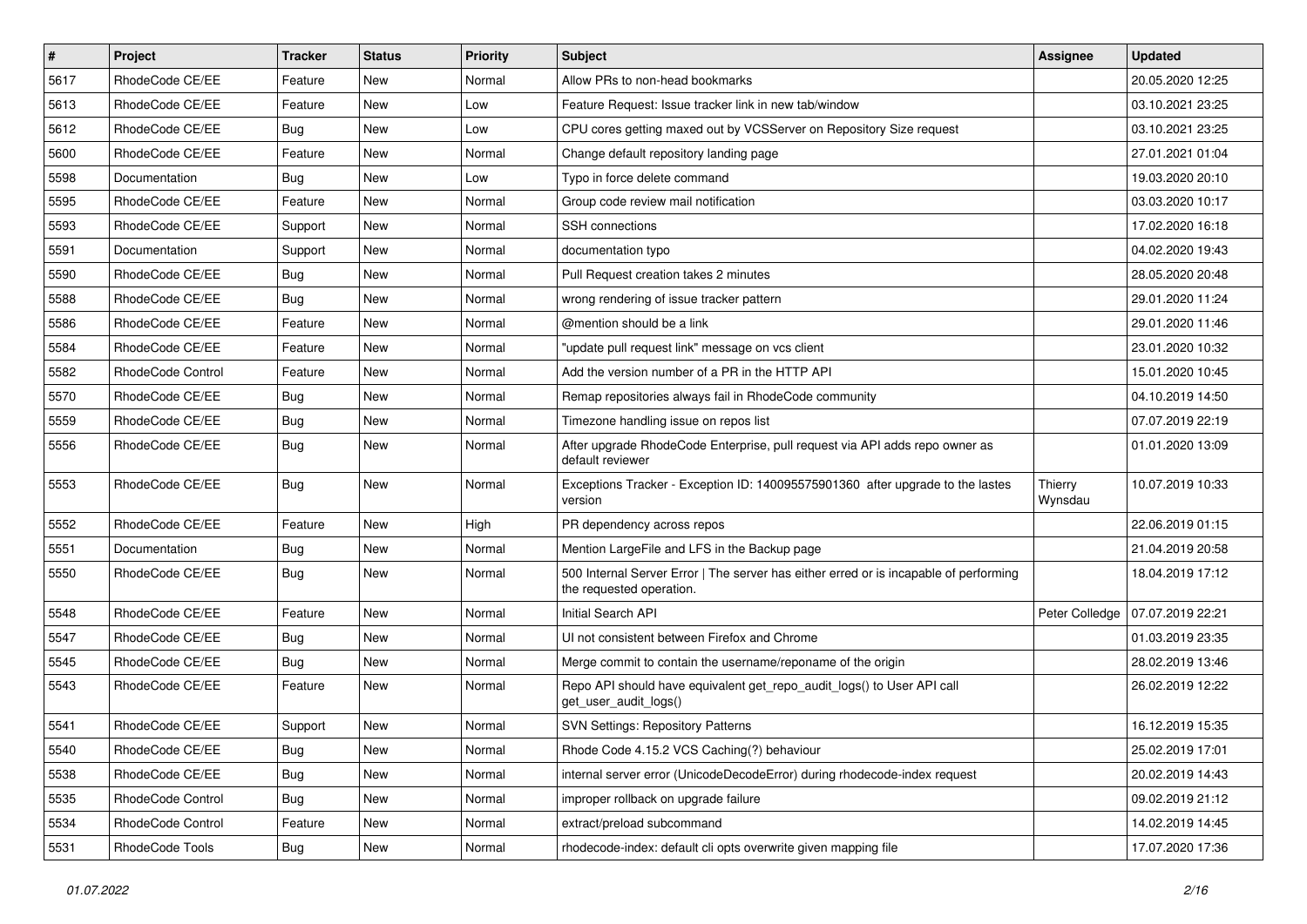| #    | <b>Project</b>    | <b>Tracker</b> | <b>Status</b> | Priority | <b>Subject</b>                                                                                             | Assignee                     | <b>Updated</b>   |
|------|-------------------|----------------|---------------|----------|------------------------------------------------------------------------------------------------------------|------------------------------|------------------|
| 5529 | Documentation     | Support        | New           | Normal   | Documentation does not detail watched repositories                                                         |                              | 07.02.2019 00:16 |
| 5527 | RhodeCode CE/EE   | Support        | <b>New</b>    | Normal   | API: expose human readable failure reason                                                                  |                              | 30.01.2019 17:43 |
| 5524 | RhodeCode CE/EE   | Bug            | New           | High     | Cannot log into RhodeCode anymore                                                                          |                              | 15.01.2019 17:08 |
| 5519 | RhodeCode CE/EE   | Bug            | New           | High     | User unable to fork the repo despite setting Repository Forking to Disabled                                |                              | 11.12.2018 22:21 |
| 5512 | RhodeCode CE/EE   | Bug            | <b>New</b>    | Normal   | Show commit phase in summary view                                                                          |                              | 09.11.2018 21:37 |
| 5511 | RhodeCode CE/EE   | Feature        | New           | Normal   | New feature to synchronize the fork with the remote repo from the summary page                             |                              | 13.11.2018 01:23 |
| 5510 | RhodeCode CE/EE   | Bug            | <b>New</b>    | High     | AssertionError: unexpected parameters: user agent & hook type                                              |                              | 31.07.2021 11:14 |
| 5509 | RhodeCode CE/EE   | Bug            | New           | Normal   | Remove `limportant attributes` from UI elements                                                            |                              | 07.12.2018 07:40 |
| 5506 | RhodeCode CE/EE   | Bug            | New           | Normal   | Web UI fonts are not looking good and is difficult to read for people with low vision                      |                              | 26.10.2018 09:38 |
| 5504 | RhodeCode CE/EE   | Feature        | <b>New</b>    | Normal   | Buttons to copy commit hash and to expand the commit message in the repo<br>summary view                   |                              | 26.10.2018 00:59 |
| 5503 | RhodeCode CE/EE   | Support        | New           | Normal   | failed to upgrade to 4.13.3                                                                                |                              | 06.11.2018 18:28 |
| 5501 | RhodeCode Control | Bug            | New           | Normal   | rccontrol throwing rccontrol.lib.exceptions.SupervisorFailedToStart                                        |                              | 19.05.2022 19:32 |
| 5500 | RhodeCode CE/EE   | Bug            | New           | Normal   | How to enable/set "RC_SKIP_HOOKS" to disable svn hooks?                                                    |                              | 02.10.2018 07:45 |
| 5499 | RhodeCode CE/EE   | Support        | <b>New</b>    | Normal   | ERROR [celery.worker.consumer.consumer] consumer: Cannot connect                                           |                              | 11.09.2018 08:39 |
| 5497 | RhodeCode CE/EE   | Support        | New           | Normal   | hg push hangs                                                                                              |                              | 30.08.2018 22:15 |
| 5496 | RhodeCode CE/EE   | Support        | New           | Normal   | database migration 4.11.6 mysql to 4.12.4 postgres                                                         |                              | 27.08.2018 21:17 |
| 5495 | RhodeCode CE/EE   | Support        | <b>New</b>    | Normal   | Idap to crowd users_groups sync source                                                                     |                              | 10.09.2018 22:09 |
| 5494 | RhodeCode CE/EE   | Bug            | New           | Normal   | rccontrol's python package management causes slow VCS SSH                                                  |                              | 02.04.2019 11:56 |
| 5492 | RhodeCode CE/EE   | Bug            | New           | Normal   | VCSServer + SVN 1.10                                                                                       |                              | 26.07.2018 15:01 |
| 5491 | RhodeCode CE/EE   | Support        | New           | Urgent   | Upgrade RhodeCode Community + VCSSERVER from 4.10.4 to 4.12.4, pull request<br>stop working with reviewers |                              | 30.08.2018 09:47 |
| 5484 | RhodeCode CE/EE   | Support        | <b>New</b>    | Normal   | Setting up ssh, remote hg not found                                                                        |                              | 06.07.2018 23:41 |
| 5475 | RhodeCode CE/EE   | Bug            | New           | Normal   | Unable to locate user in OpenLDAP directory via Idaps                                                      |                              | 08.06.2018 20:06 |
| 5471 | RhodeCode CE/EE   | Bug            | New           | Normal   | Webhook integration failing: need more than 3 values to unpack                                             |                              | 01.06.2018 02:26 |
| 5468 | RhodeCode CE/EE   | Support        | <b>New</b>    | Normal   | Check logic for updating last commit for repository groups                                                 |                              | 30.08.2018 09:47 |
| 5462 | RhodeCode CE/EE   | Bug            | New           | Normal   | create repo api fails with celery enabled                                                                  |                              | 10.07.2018 17:49 |
| 5460 | RhodeCode CE/EE   | Bug            | <b>New</b>    | Low      | Repo creation stuck when remote clone returns partial http code 500                                        |                              | 06.07.2018 19:14 |
| 5450 | RhodeCode Tools   | Bug            | New           | Normal   | rhodecode-api get_license_info no longer works                                                             |                              | 17.07.2018 15:01 |
| 5441 | RhodeCode CE/EE   | Feature        | New           | Low      | Some files not parsed as XML files                                                                         | Marcin<br>Kuzminski<br>[CTO] | 12.06.2018 12:23 |
| 5439 | Documentation     | <b>Bug</b>     | New           | Low      | JIRA Integration description: Wrong sample link                                                            |                              | 14.02.2018 14:25 |
| 5414 | RhodeCode CE/EE   | Bug            | New           | High     | When Opening New Pull Request, Target Revision Default Is Undesireable                                     |                              | 11.04.2018 23:20 |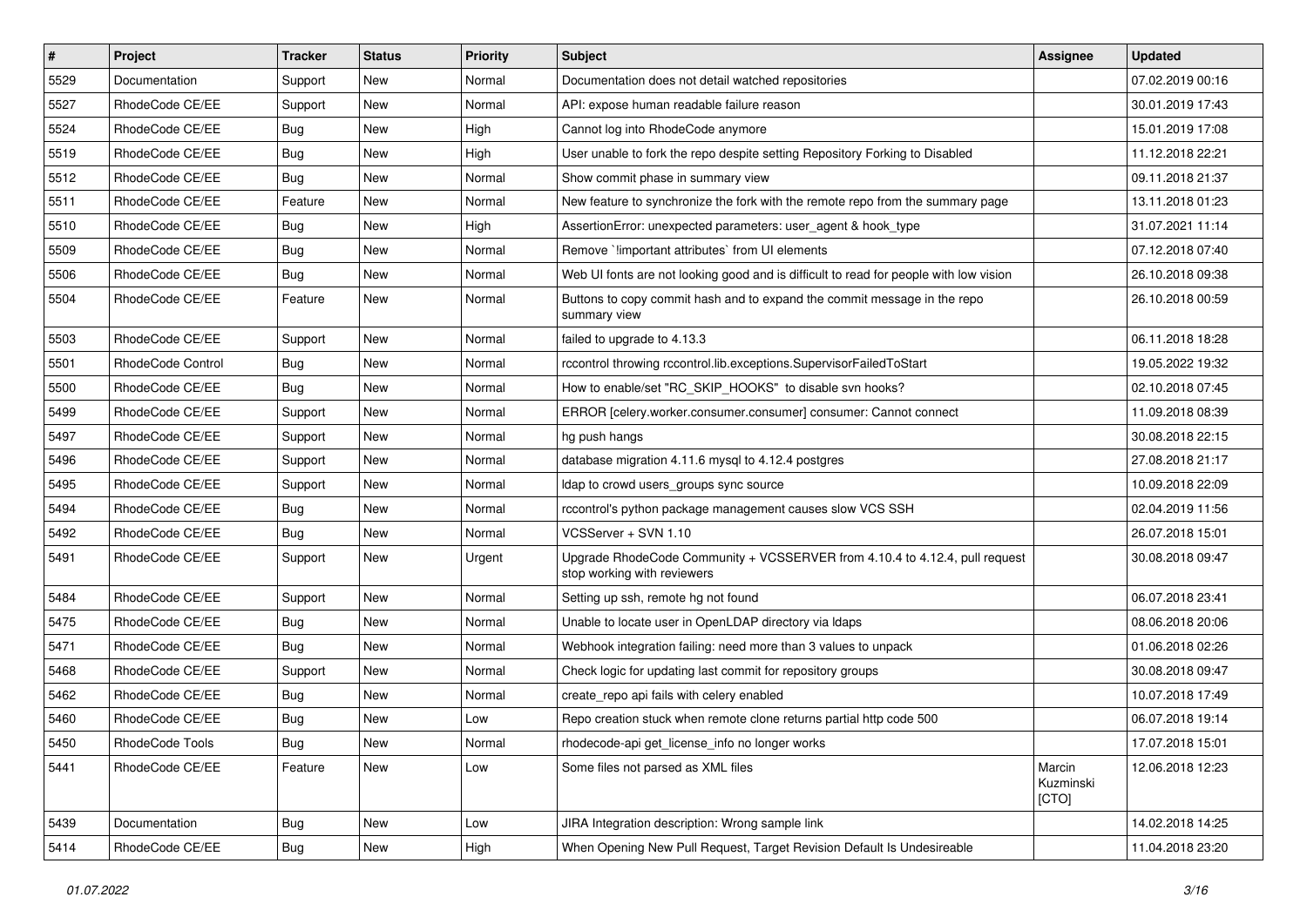| $\pmb{\#}$ | <b>Project</b>       | <b>Tracker</b> | <b>Status</b> | <b>Priority</b> | <b>Subject</b>                                                                                                                                                                       | Assignee                     | <b>Updated</b>   |
|------------|----------------------|----------------|---------------|-----------------|--------------------------------------------------------------------------------------------------------------------------------------------------------------------------------------|------------------------------|------------------|
| 5410       | RhodeCode CE/EE      | Bug            | <b>New</b>    | Normal          | After converting to CE, we get the following error when trying to view some repos in<br>the UI: "UnicodeDecodeError: 'ascii' codec can't decode byte" (full error in<br>Description) |                              | 25.01.2018 20:45 |
| 5406       | RhodeCode CE/EE      | Bug            | <b>New</b>    | Normal          | <b>Installer Fails</b>                                                                                                                                                               |                              | 01.12.2017 11:52 |
| 5405       | RhodeCode CE/EE      | Bug            | <b>New</b>    | Normal          | Add repository from UI leads to HTTP/404                                                                                                                                             |                              | 28.11.2017 11:39 |
| 5404       | RhodeCode CE/EE      | Task           | New           | Normal          | Add an option to detach review rules when deleting an user                                                                                                                           |                              | 22.11.2017 11:23 |
| 5400       | RhodeCode CE/EE      | Task           | <b>New</b>    | Normal          | User group - subgroup support                                                                                                                                                        |                              | 06.11.2017 22:00 |
| 5394       | RhodeCode CE/EE      | Support        | New           | Normal          | SVN to Git / Mercurial Migration                                                                                                                                                     |                              | 03.10.2017 09:29 |
| 5382       | RhodeCode CE/EE      | Feature        | <b>New</b>    | Normal          | Support for repository aliases                                                                                                                                                       | Marcin<br>Kuzminski<br>[CTO] | 04.09.2017 15:17 |
| 5371       | RhodeCode CE/EE      | <b>Bug</b>     | <b>New</b>    | Normal          | Comment times in Pull Requests are off by 1 day                                                                                                                                      |                              | 10.04.2018 15:11 |
| 5348       | Documentation        | Bug            | <b>New</b>    | Normal          | Uninstall documentaion missing some steps                                                                                                                                            |                              | 06.07.2017 10:25 |
| 5347       | Documentation        | <b>Bug</b>     | <b>New</b>    | Normal          | Post Install steps should include Apache or Nginx setup.                                                                                                                             |                              | 06.07.2017 10:23 |
| 5342       | RhodeCode Appenlight | Bug            | <b>New</b>    | Low             | Broken link [Applications Modify application]                                                                                                                                        |                              | 21.06.2017 21:21 |
| 5289       | RhodeCode CE/EE      | Feature        | <b>New</b>    | High            | Ability to Upload/Replace a file using the UI                                                                                                                                        |                              | 22.09.2017 10:29 |
| 5278       | RhodeCode CE/EE      | Feature        | <b>New</b>    | Normal          | Require support for git repositories of the form git://                                                                                                                              |                              | 13.04.2017 15:20 |
| 5273       | RhodeCode CE/EE      | Feature        | <b>New</b>    | Normal          | Comment status                                                                                                                                                                       |                              | 07.04.2017 13:10 |
| 5271       | RhodeCode CE/EE      | Feature        | New           | Normal          | Private comments                                                                                                                                                                     |                              | 07.04.2017 12:01 |
| 5270       | RhodeCode CE/EE      | Task           | <b>New</b>    | Normal          | Comments updates                                                                                                                                                                     | Bartłomiej<br>Wołyńczyk      | 17.04.2018 21:51 |
| 5269       | RhodeCode CE/EE      | Support        | <b>New</b>    | Normal          | Upgrade from RC EE 3.7.1 to RC EE 4.x                                                                                                                                                |                              | 29.06.2017 19:36 |
| 5257       | RhodeCode CE/EE      | <b>Bug</b>     | <b>New</b>    | Normal          | Git repository with big binary file provokes error and strange behavior/memory leak<br>of RH.                                                                                        | Marcin<br>Kuzminski<br>[CTO] | 23.03.2017 22:02 |
| 5256       | RhodeCode CE/EE      | Feature        | <b>New</b>    | Normal          | Last repository access time.                                                                                                                                                         |                              | 23.03.2017 16:34 |
| 5255       | RhodeCode CE/EE      | Support        | New           | Normal          | I can't access issues created by me from mail                                                                                                                                        |                              | 04.04.2017 11:28 |
| 5248       | Documentation        | Bug            | <b>New</b>    | Normal          | Installation of rhodecode-tools                                                                                                                                                      |                              | 16.03.2017 16:35 |
| 5237       | Documentation        | Support        | <b>New</b>    | Normal          | documentation for DR                                                                                                                                                                 |                              | 06.03.2017 23:34 |
| 5227       | RhodeCode CE/EE      | <b>Bug</b>     | <b>New</b>    | Normal          | 400 during a svn checkout, file with special chars                                                                                                                                   |                              | 23.02.2017 17:43 |
| 5218       | RhodeCode CE/EE      | <b>Bug</b>     | New           | Normal          | 500 when forking repository, when using special chars in password.                                                                                                                   |                              | 19.02.2017 21:46 |
| 5200       | RhodeCode CE/EE      | Task           | New           | Normal          | investigate search improvements                                                                                                                                                      |                              | 16.12.2019 16:04 |
| 4669       | RhodeCode CE/EE      | Task           | New           | Normal          | disable pytest sugar on nix-build                                                                                                                                                    |                              | 01.12.2016 12:52 |
| 4312       | RhodeCode CE/EE      | Task           | New           | Normal          | Storage location changes                                                                                                                                                             |                              | 11.07.2017 13:31 |
| 4303       | RhodeCode CE/EE      | Support        | New           | Normal          | rhodecode instance                                                                                                                                                                   |                              | 08.11.2016 16:32 |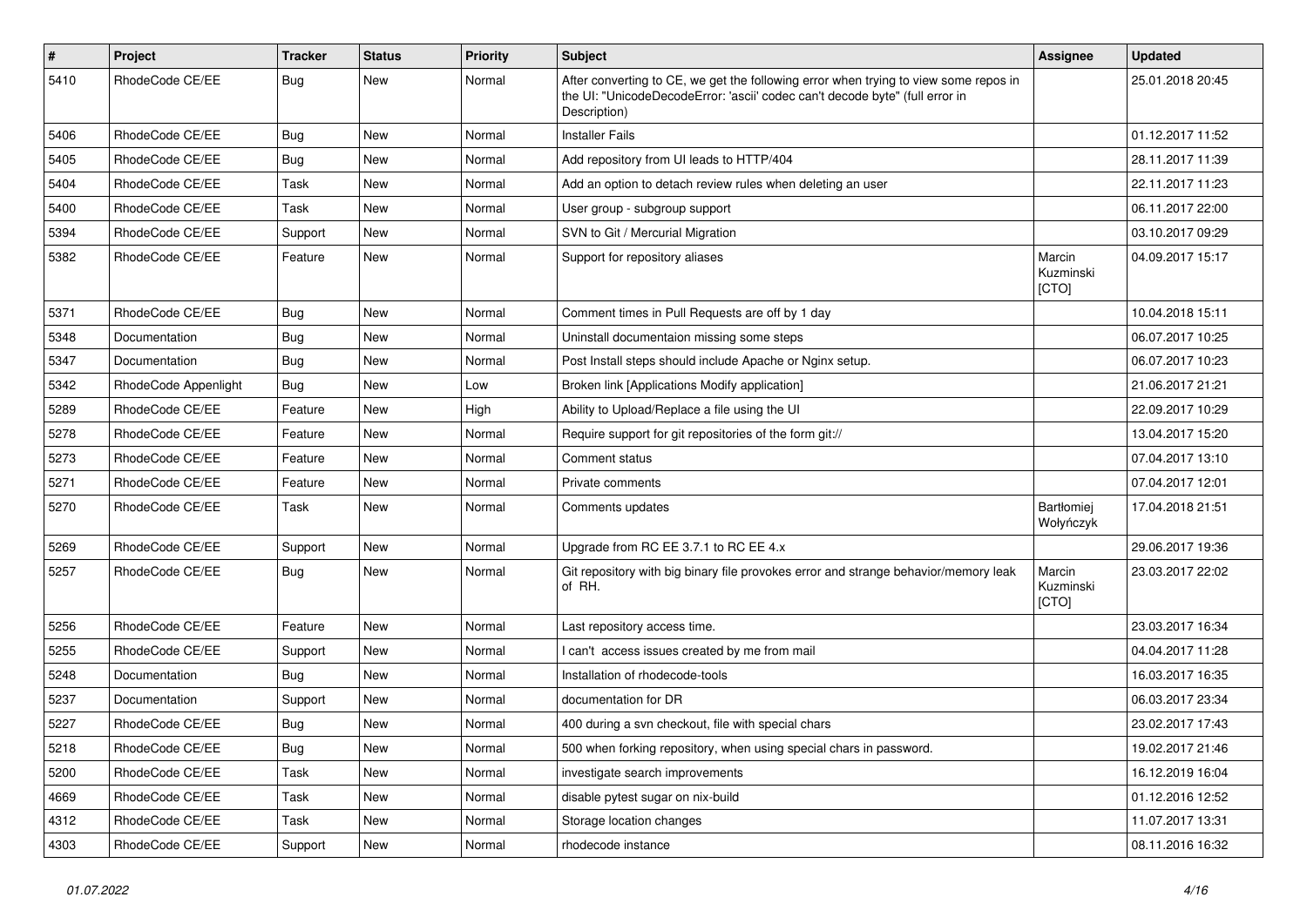| $\vert$ # | Project              | <b>Tracker</b> | <b>Status</b> | <b>Priority</b> | <b>Subject</b>                                                                               | Assignee                     | <b>Updated</b>   |
|-----------|----------------------|----------------|---------------|-----------------|----------------------------------------------------------------------------------------------|------------------------------|------------------|
| 4301      | RhodeCode CE/EE      | Feature        | New           | Normal          | [API] toggle force_password_reset in api for Idap users                                      |                              | 28.10.2016 15:43 |
| 4299      | RhodeCode CE/EE      | Task           | New           | Normal          | TEMPLATE repo groups                                                                         |                              | 22.09.2017 10:26 |
| 4290      | RhodeCode CE/EE      | Task           | New           | Normal          | Allow to transplant the review status to merged commits                                      |                              | 17.04.2018 21:50 |
| 4289      | RhodeCode CE/EE      | Task           | New           | Low             | [ce, ee] clean up pygments lexer functions + handling                                        | Daniel D                     | 21.10.2016 14:44 |
| 4285      | RhodeCode CE/EE      | Bug            | <b>New</b>    | Normal          | Intermittent error while trying to create or fork a repository                               |                              | 17.10.2016 22:42 |
| 4272      | RhodeCode CE/EE      | Feature        | New           | Normal          | Better SPAM protection                                                                       |                              | 12.10.2016 11:14 |
| 4256      | RhodeCode CE/EE      | Bug            | New           | Normal          | [ce, ee, ux] Source code highlight colors conflict with red/green inserted/deleted<br>blocks | Daniel D                     | 03.10.2016 05:00 |
| 4255      | RhodeCode CE/EE      | <b>Bug</b>     | <b>New</b>    | Normal          | [translation, i18n] translation not being applied to integrations pages                      |                              | 30.09.2016 15:56 |
| 4252      | RhodeCode CE/EE      | Support        | <b>New</b>    | Normal          | Backup & Recovery                                                                            |                              | 07.10.2016 19:47 |
| 4246      | RhodeCode CE/EE      | Task           | New           | Normal          | [ce, ee, vcs, git] add tests for annotated git tags                                          | Daniel D                     | 13.02.2018 18:03 |
| 4234      | RhodeCode CE/EE      | Task           | New           | Normal          | prepare and test RhodeCode VM image for AWS                                                  | Marcin Lulek                 | 11.07.2017 13:32 |
| 4232      | RhodeCode CE/EE      | Feature        | <b>New</b>    | Normal          | [ce, ee, pr, compare] redo diffs, support side by side diffs, html diffs                     | Daniel D                     | 25.10.2016 15:40 |
| 4226      | RhodeCode CE/EE      | Feature        | New           | Normal          | [settings, system info] add VCS and Channelstream status to System Info                      |                              | 14.09.2016 16:45 |
| 4222      | RhodeCode CE/EE      | Feature        | New           | Normal          | Configurable detection of READMEs                                                            |                              | 09.09.2016 10:05 |
| 4220      | RhodeCode Appenlight | Feature        | New           | Low             | Search params allow sorting of result.                                                       |                              | 06.09.2016 16:33 |
| 4216      | RhodeCode CE/EE      | Task           | New           | Normal          | [ux, renderers] implement consistent rendering for text fields                               |                              | 06.09.2016 11:46 |
| 4213      | RhodeCode CE/EE      | Feature        | <b>New</b>    | High            | Embed PostgreSQL database                                                                    | Marcin<br>Kuzminski<br>[CTO] | 03.09.2016 23:45 |
| 4208      | RhodeCode CE/EE      | Bug            | New           | Normal          | [ce, ee] test errors get hidden by error page                                                | Daniel D                     | 14.09.2016 12:00 |
| 4197      | RhodeCode CE/EE      | Task           | New           | Normal          | [ce, ee] get list of users with their permissions to a repository                            | Daniel D                     | 22.09.2017 10:30 |
| 4191      | RhodeCode CE/EE      | Feature        | New           | Normal          | Add custom Image logo option to header                                                       |                              | 22.08.2016 14:49 |
| 4190      | RhodeCode CE/EE      | <b>Bug</b>     | New           | Normal          | [tests] fix or remove rst xss inline test                                                    |                              | 22.08.2016 12:15 |
| 4189      | RhodeCode CE/EE      | <b>Bug</b>     | New           | Normal          | [tests, git] count of commit ids is different for git than hg when comparing remote          |                              | 22.08.2016 12:34 |
| 4188      | RhodeCode CE/EE      | <b>Bug</b>     | <b>New</b>    | Normal          | [tests, svn] changeset tests produce different results for svn                               |                              | 22.08.2016 09:54 |
| 4182      | RhodeCode CE/EE      | Feature        | New           | Normal          | add direct link from notification to corresponding PR                                        |                              | 19.08.2016 12:35 |
| 4179      | RhodeCode CE/EE      | Task           | New           | Normal          | [ce, ee] refine perms summary list                                                           | Daniel D                     | 14.09.2016 12:09 |
| 4163      | RhodeCode CE/EE      | Task           | New           | Normal          | [ce, ee] celery refactor + upgrade                                                           |                              | 15.08.2016 12:32 |
| 4157      | RhodeCode CE/EE      | Feature        | New           | Normal          | [integrations] Integrate with industry standard SW development tools                         | Daniel D                     | 08.08.2016 12:55 |
| 4154      | RhodeCode CE/EE      | <b>Bug</b>     | <b>New</b>    | Low             | [ce, ee] user register via github captcha                                                    |                              | 05.08.2016 22:51 |
| 4147      | RhodeCode CE/EE      | Task           | New           | Normal          | [ce, ee, docs] Events documentation                                                          | Daniel D                     | 15.08.2016 12:33 |
| 4144      | RhodeCode CE/EE      | Feature        | New           | Normal          | [ux] improve enable/disable of notifications                                                 |                              | 02.08.2016 17:19 |
| 4120      | RhodeCode CE/EE      | Task           | New           | Normal          | [ce] replace get_repo_nodes api                                                              | Daniel D                     | 17.04.2018 21:49 |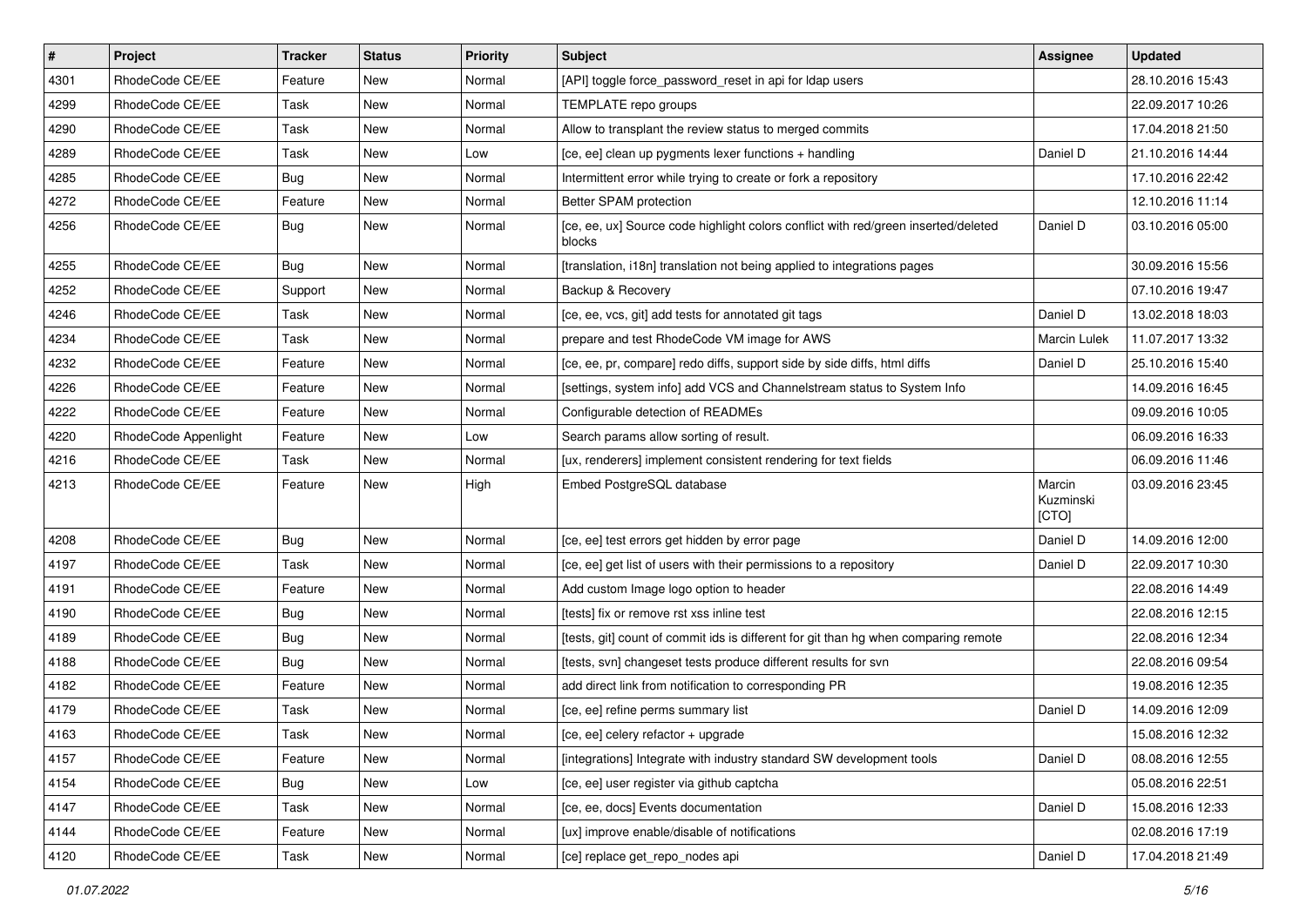| $\pmb{\#}$ | Project              | <b>Tracker</b> | <b>Status</b> | Priority | <b>Subject</b>                                                                                                     | Assignee                     | <b>Updated</b>   |
|------------|----------------------|----------------|---------------|----------|--------------------------------------------------------------------------------------------------------------------|------------------------------|------------------|
| 4116       | RhodeCode CE/EE      | Bug            | New           | High     | [ee] Starting EE or running paster commands like setup-rhodecode does not work<br>without setting LC_ALL properly. |                              | 18.08.2016 21:03 |
| 4109       | RhodeCode CE/EE      | Bug            | New           | Normal   | [files] The "switch to commit" widget is broken after using browser back button                                    |                              | 17.04.2018 21:50 |
| 4074       | RhodeCode CE/EE      | Feature        | New           | Normal   | Edit review comment                                                                                                | Bartłomiej<br>Wołyńczyk      | 17.04.2018 21:51 |
| 4071       | RhodeCode Appenlight | Feature        | New           | Normal   | Allow for easy out-out of assigned permissions                                                                     |                              | 05.07.2016 10:14 |
| 4064       | RhodeCode Appenlight | Feature        | New           | Normal   | Create a multiple action feature for Reports and Logs lists                                                        |                              | 30.06.2016 15:18 |
| 4063       | RhodeCode Appenlight | Feature        | <b>New</b>    | Normal   | add option to specify custom value in dashboard select                                                             |                              | 30.06.2016 15:17 |
| 4062       | RhodeCode Appenlight | Feature        | New           | Normal   | A way to see browser breakdown for an error                                                                        |                              | 30.06.2016 15:16 |
| 4061       | RhodeCode Appenlight | Feature        | <b>New</b>    | Normal   | Timezone for applications                                                                                          |                              | 30.06.2016 15:16 |
| 4060       | RhodeCode Appenlight | Feature        | New           | Normal   | Replayable requests                                                                                                |                              | 30.06.2016 15:15 |
| 4059       | RhodeCode Appenlight | Feature        | New           | Normal   | Server Monitoring                                                                                                  |                              | 30.06.2016 15:15 |
| 4057       | RhodeCode Appenlight | Feature        | <b>New</b>    | Normal   | Negation option for search filter                                                                                  |                              | 30.06.2016 15:12 |
| 4056       | RhodeCode Appenlight | Feature        | New           | Normal   | Optionally allow to filter graphs per machine in dashboard                                                         |                              | 30.06.2016 15:12 |
| 4052       | RhodeCode Appenlight | Task           | New           | Normal   | release fixes                                                                                                      | Marcin Lulek                 | 29.06.2016 12:14 |
| 4051       | RhodeCode CE/EE      | Task           | New           | Normal   | [ux, renderering] Consistent formatting on text fields.                                                            |                              | 22.09.2017 10:27 |
| 4045       | RhodeCode CE/EE      | Task           | New           | Normal   | File permissions                                                                                                   |                              | 17.04.2018 21:49 |
| 4040       | RhodeCode CE/EE      | Bug            | <b>New</b>    | Low      | [ce, ee] logout when logged out causes 403 Cross-site request forgery detected                                     |                              | 23.06.2016 13:40 |
| 4017       | RhodeCode Appenlight | Feature        | New           | Low      | application logos need help                                                                                        |                              | 14.06.2016 11:52 |
| 4000       | RhodeCode CE/EE      | Feature        | New           | Normal   | Make compare more functional                                                                                       | Marcin<br>Kuzminski<br>[CTO] | 18.11.2017 19:11 |
| 3994       | RhodeCode Appenlight | Bug            | <b>New</b>    | Normal   | during setup, user is given option to make admin account even if one does not exist                                |                              | 08.06.2016 12:44 |
| 3990       | RhodeCode Appenlight | Bug            | New           | Normal   | some dashboard builder buttons are up against fields                                                               |                              | 07.06.2016 12:01 |
| 3987       | RhodeCode Appenlight | Bug            | <b>New</b>    | Normal   | adjust footer so it's consistent with the website footer                                                           |                              | 15.06.2016 10:20 |
| 3986       | RhodeCode Appenlight | Bug            | <b>New</b>    | Normal   | table headers should be left aligned                                                                               |                              | 07.06.2016 11:53 |
| 3980       | RhodeCode CE/EE      | Feature        | <b>New</b>    | Normal   | Add CI engine                                                                                                      |                              | 05.06.2016 21:32 |
| 3979       | RhodeCode CE/EE      | Feature        | New           | Normal   | Add kanban board                                                                                                   |                              | 05.06.2016 21:20 |
| 3978       | RhodeCode CE/EE      | Feature        | New           | Normal   | Add bug tracker                                                                                                    |                              | 05.06.2016 21:20 |
| 3977       | RhodeCode CE/EE      | Feature        | New           | Normal   | Wiki                                                                                                               |                              | 05.06.2016 21:11 |
| 3963       | RhodeCode CE/EE      | Bug            | New           | Normal   | [ce] Getting a newly added repo via remap/rescan via api gives no data                                             |                              | 27.05.2016 05:02 |
| 3956       | RhodeCode CE/EE      | <b>Bug</b>     | New           | Normal   | [ce] - svn commit with all 'None' properties (author, message, etc.)                                               |                              | 23.05.2016 17:22 |
| 3939       | RhodeCode CE/EE      | <b>Bug</b>     | New           | Normal   | [ux] changelog filter blank after going back in browser                                                            |                              | 18.05.2016 14:50 |
| 3923       | RhodeCode CE/EE      | Bug            | New           | Normal   | odd exception on running internal-code                                                                             |                              | 09.08.2016 10:54 |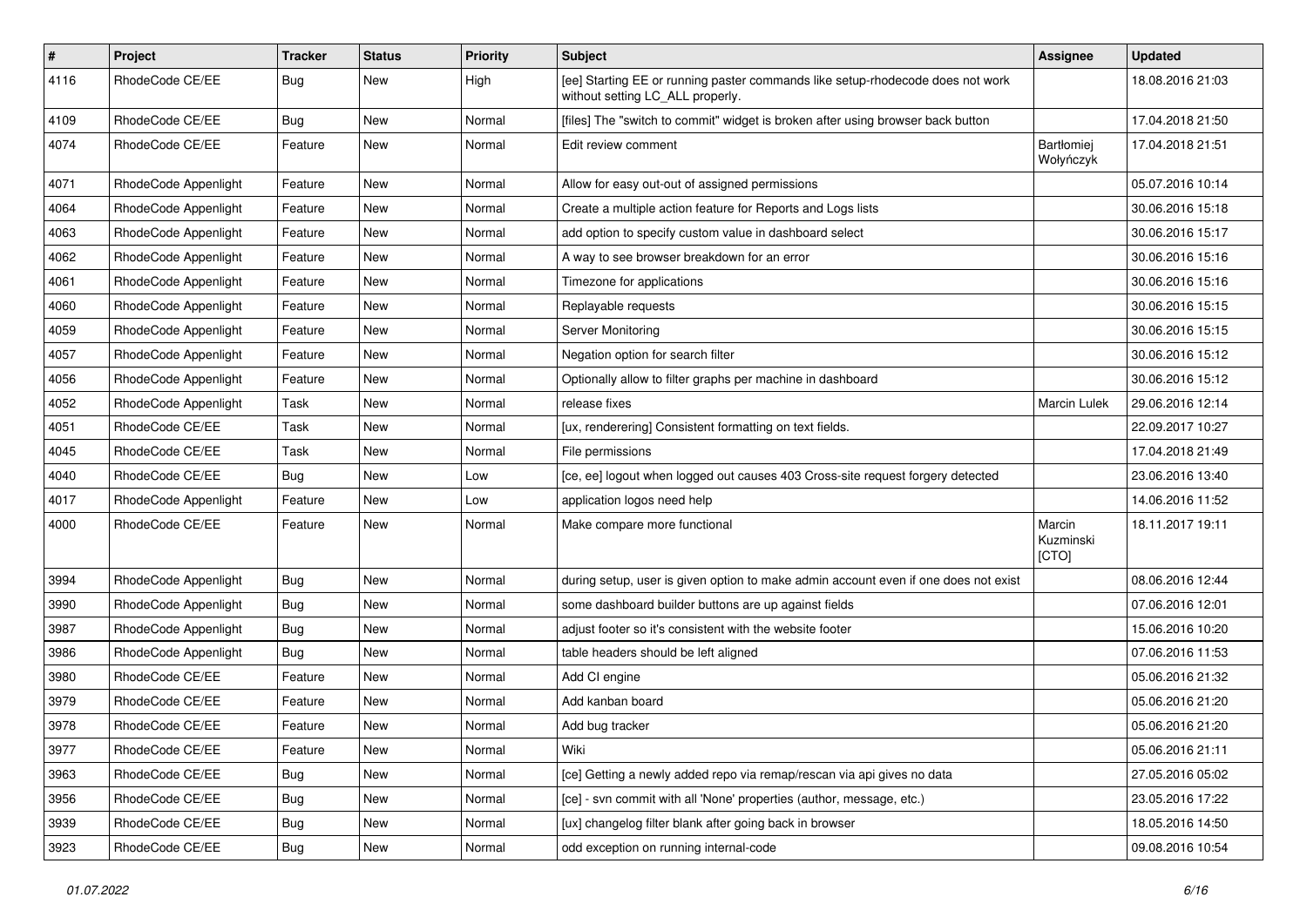| $\vert$ # | Project         | <b>Tracker</b> | <b>Status</b> | Priority | <b>Subject</b>                                                              | Assignee                     | <b>Updated</b>   |
|-----------|-----------------|----------------|---------------|----------|-----------------------------------------------------------------------------|------------------------------|------------------|
| 3922      | RhodeCode CE/EE | Bug            | New           | Normal   | svn backend returns different diff to git/hg backends                       |                              | 11.05.2016 14:29 |
| 3615      | RhodeCode CE/EE | Bug            | <b>New</b>    | Low      | (OperationalError) too many SQL variables on admin journal page             |                              | 06.05.2016 11:45 |
| 3486      | RhodeCode CE/EE | Feature        | New           | Normal   | expose origin of permission in perm dict for users                          |                              | 06.06.2016 10:54 |
| 3484      | RhodeCode CE/EE | Task           | New           | Normal   | oauth: reduce required permissions for 3rd party                            |                              | 13.04.2016 12:33 |
| 3483      | RhodeCode CE/EE | Bug            | <b>New</b>    | Normal   | oauth: disable 3rd party registration if RhodeCode registration is disabled | Marcin<br>Kuzminski<br>[CTO] | 13.04.2016 12:13 |
| 3472      | RhodeCode CE/EE | Feature        | <b>New</b>    | Normal   | Expose unified hooks that can be used in SSH backend                        |                              | 14.04.2016 17:54 |
| 3460      | RhodeCode CE/EE | Feature        | New           | Normal   | [ux, frontend] hide "show more" button when there is nothing more to show   |                              | 11.04.2016 13:37 |
| 3455      | RhodeCode CE/EE | Feature        | <b>New</b>    | Normal   | [ux] commit message search should render entire commit message              |                              | 07.04.2016 17:50 |
| 3441      | RhodeCode CE/EE | <b>Bug</b>     | New           | Normal   | [ux] clicking on line in file view scrolls to that line                     |                              | 05.04.2016 13:35 |
| 3440      | RhodeCode CE/EE | Feature        | New           | Normal   | [design, ux] mock-up user interface for adding a branch/bookmark            |                              | 05.04.2016 09:21 |
| 3382      | RhodeCode CE/EE | Bug            | <b>New</b>    | Normal   | download superrepo with subrepos                                            |                              | 25.03.2016 01:30 |
| 3377      | RhodeCode CE/EE | Task           | New           | Normal   | extra fields types extensions                                               |                              | 24.03.2016 15:23 |
| 3376      | RhodeCode CE/EE | Task           | <b>New</b>    | Normal   | Repo action plugins                                                         |                              | 24.03.2016 15:21 |
| 3373      | RhodeCode CE/EE | Feature        | New           | Normal   | Allow to create Bookmarks and Branches from UI                              |                              | 05.04.2016 09:21 |
| 3364      | RhodeCode CE/EE | Support        | New           | High     | Allow Specifying the Commit Message for Pull Request Merges                 |                              | 17.04.2018 21:51 |
| 3362      | RhodeCode CE/EE | Task           | <b>New</b>    | Normal   | auth-plugins, indicate visually that plugin is turned on but NOT enabled    |                              | 22.03.2016 19:03 |
| 3351      | RhodeCode CE/EE | Bug            | New           | Normal   | Duplicate IP whitelist entry shows error flash                              |                              | 21.03.2016 15:54 |
| 3334      | RhodeCode CE/EE | Bug            | New           | Normal   | Attempt to edit .coveragerc through the online file editor                  |                              | 17.03.2016 13:49 |
| 3333      | RhodeCode Tools | Task           | New           | Normal   | Create rhodecode-tools backup command for backup of RhodeCode Enterprise    |                              | 17.03.2016 12:43 |
| 3332      | RhodeCode CE/EE | Support        | <b>New</b>    | Normal   | LDAP settings page: Add button "test connection"                            |                              | 17.03.2016 10:23 |
| 3261      | RhodeCode CE/EE | Task           | <b>New</b>    | Normal   | mousetrap.js bump to latest 1.5.X version                                   |                              | 17.03.2016 12:52 |
| 3260      | RhodeCode CE/EE | Task           | New           | Normal   | api: expose get_repo_node method                                            |                              | 17.03.2016 12:56 |
| 3250      | RhodeCode CE/EE | Bug            | New           | Normal   | Posting a comment message is very slow !                                    |                              | 17.03.2016 12:57 |
| 3093      | Documentation   | Task           | <b>New</b>    | Normal   | [API] - update hg/git update pr API. Auto updates PR on push                | <b>Brian Butler</b>          | 01.07.2016 14:15 |
| 3092      | Documentation   | Task           | New           | Normal   | [RCE, ini] - doc available settings + check tender with Gemalto hacks       | <b>Brian Butler</b>          | 01.07.2016 14:15 |
| 3022      | RhodeCode CE/EE | Bug            | <b>New</b>    | Normal   | SVN support with repositories groups                                        |                              | 26.07.2016 18:25 |
| 2944      | RhodeCode CE/EE | Task           | New           | Normal   | Bump gunicorn to 19.4 version                                               |                              | 17.03.2016 12:58 |
| 2882      | RhodeCode CE/EE | Feature        | New           | Normal   | Bulk comment submit                                                         |                              | 17.03.2016 17:50 |
| 2844      | RhodeCode CE/EE | Task           | New           | Normal   | Update Bcrypt to a maintained version                                       |                              | 17.02.2018 20:37 |
| 1457      | RhodeCode CE/EE | Feature        | New           | Normal   | add allow permissions inheritance on repo groups                            |                              | 22.09.2017 10:27 |
| 737       | Documentation   | Task           | New           | Normal   | What is an extra field and how do you add it?                               |                              | 01.07.2016 14:15 |
| 687       | Documentation   | Feature        | New           | Normal   | [Integraton ]- Elastic search integration                                   | <b>Brian Butler</b>          | 01.07.2016 14:15 |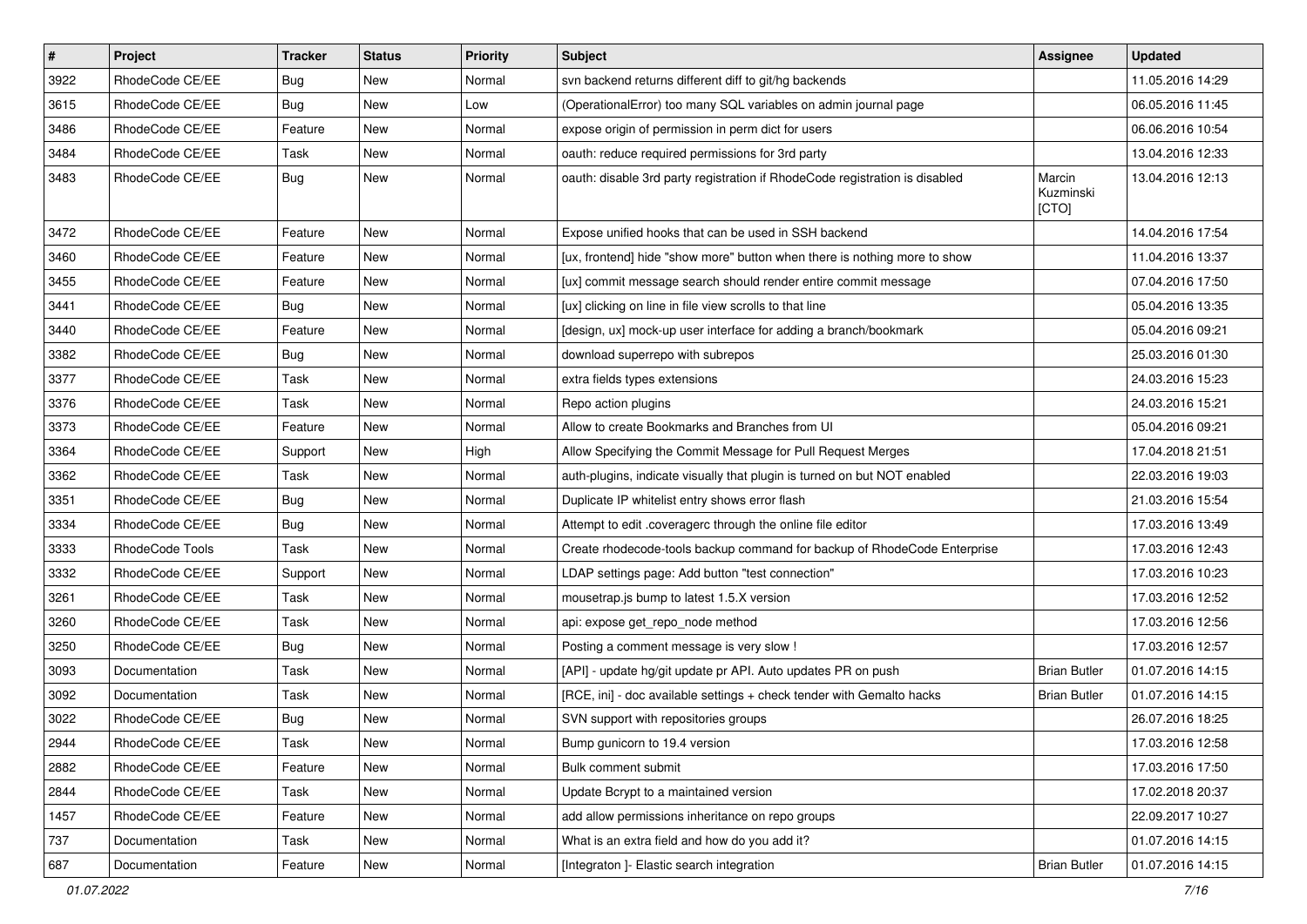| $\pmb{\#}$ | Project                  | <b>Tracker</b> | <b>Status</b> | <b>Priority</b> | Subject                                                                                                                              | <b>Assignee</b>              | <b>Updated</b>   |
|------------|--------------------------|----------------|---------------|-----------------|--------------------------------------------------------------------------------------------------------------------------------------|------------------------------|------------------|
| 682        | Documentation            | Task           | New           | Normal          | Error Msg guide                                                                                                                      | <b>Brian Butler</b>          | 01.07.2016 14:15 |
| 659        | Documentation            | Feature        | <b>New</b>    | Normal          | Peer to Peer Failover                                                                                                                | <b>Brian Butler</b>          | 01.07.2016 14:15 |
| 317        | Documentation            | Feature        | New           | High            | Styling                                                                                                                              | <b>Brian Butler</b>          | 07.07.2016 10:10 |
| 148        | RhodeCode CE/EE          | Feature        | New           | Normal          | [comments] Add per file and multiline comments in a changeset                                                                        |                              | 25.05.2016 10:20 |
| 5533       | <b>RhodeCode Control</b> | Feature        | In Progress   | Normal          | Support busybox tar                                                                                                                  |                              | 09.02.2019 22:09 |
| 5399       | RhodeCode CE/EE          | Bug            | In Progress   | High            | Issues with Git LFS integration                                                                                                      |                              | 07.07.2019 22:21 |
| 5316       | RhodeCode CE/EE          | Feature        | In Progress   | Normal          | UI should provide checkout URL for a SVN path                                                                                        |                              | 06.11.2017 21:59 |
| 4193       | RhodeCode CE/EE          | Feature        | In Progress   | Normal          | Improve Filter Functionality in the Change Log                                                                                       | Marcin<br>Kuzminski<br>[CTO] | 22.09.2017 10:25 |
| 4110       | RhodeCode CE/EE          | Bug            | In Progress   | Normal          | [ce, ee] repos can be named _admin, _static                                                                                          | Daniel D                     | 20.07.2016 19:51 |
| 4035       | RhodeCode CE/EE          | Bug            | In Progress   | Normal          | failed to create whoosh index                                                                                                        | Marcin<br>Kuzminski<br>[CTO] | 06.07.2016 00:04 |
| 3967       | RhodeCode CE/EE          | Support        | In Progress   | Normal          | Server 500 error                                                                                                                     |                              | 11.08.2016 13:39 |
| 3504       | RhodeCode CE/EE          | Task           | In Progress   | Normal          | [routing] Move static assets under a common prefix                                                                                   |                              | 19.07.2016 12:27 |
| 3372       | RhodeCode CE/EE          | Bug            | In Progress   | High            | [Idap, groups] Customer gets an empty list of groups                                                                                 | Mikhail<br>Chernykh          | 08.06.2016 11:32 |
| 5669       | RhodeCode CE/EE          | Bug            | Resolved      | Normal          | Mercurial commit messages doesn't show cyrillic symbols                                                                              |                              | 01.10.2021 10:39 |
| 5656       | RhodeCode CE/EE          | Bug            | Resolved      | Normal          | Error for branch permission page                                                                                                     |                              | 30.04.2021 08:53 |
| 5655       | RhodeCode CE/EE          | Bug            | Resolved      | Normal          | New public gist's id is always auto generated                                                                                        |                              | 01.07.2021 12:06 |
| 5652       | RhodeCode CE/EE          | Bug            | Resolved      | Normal          | Pull Requests: when title and descriptions contains character [] {} and () index out of<br>bound when attempting to comment/approve. |                              | 30.04.2021 08:53 |
| 5651       | RhodeCode CE/EE          | Bug            | Resolved      | Normal          | Pull requests can get stuck if the diff is too large (it was created by mistake but we<br>can't open it to delete it)                |                              | 30.04.2021 08:53 |
| 5643       | RhodeCode CE/EE          | Feature        | Resolved      | Low             | jump to bottom of review                                                                                                             |                              | 30.04.2021 08:53 |
| 5642       | RhodeCode CE/EE          | Feature        | Resolved      | Normal          | pull request version column in commit list                                                                                           |                              | 30.04.2021 08:53 |
| 5636       | RhodeCode CE/EE          | Bug            | Resolved      | High            | Remap and Rescan 500 Internal Server Error                                                                                           |                              | 30.04.2021 08:53 |
| 5635       | RhodeCode CE/EE          | Feature        | Resolved      | Normal          | Remember column sorted by of the "Pull Requests You Participate In" table                                                            |                              | 30.11.2020 22:30 |
| 5634       | RhodeCode CE/EE          | Bug            | Resolved      | Normal          | Quick Search Toolbar bugs out if pull request contains unicode double quote<br>character "                                           |                              | 12.10.2020 23:13 |
| 5633       | RhodeCode CE/EE          | <b>Bug</b>     | Resolved      | Normal          | Moderately large pull requests fail because inefficient use of reviewer_data_json<br>column in pull_requests table                   |                              | 12.10.2020 23:13 |
| 5623       | RhodeCode CE/EE          | Bug            | Resolved      | Normal          | Credentials for remote repository URL leaking in Repository Header                                                                   |                              | 22.07.2020 00:47 |
| 5622       | RhodeCode CE/EE          | <b>Bug</b>     | Resolved      | High            | Upgrade from 4.18.3 to 4.19.3 broke all PRs                                                                                          |                              | 28.07.2020 16:44 |
| 5621       | RhodeCode CE/EE          | Bug            | Resolved      | Urgent          | LDAP + User Groups authentication plugin not working after upgrade to 4.19.x                                                         |                              | 15.06.2020 17:56 |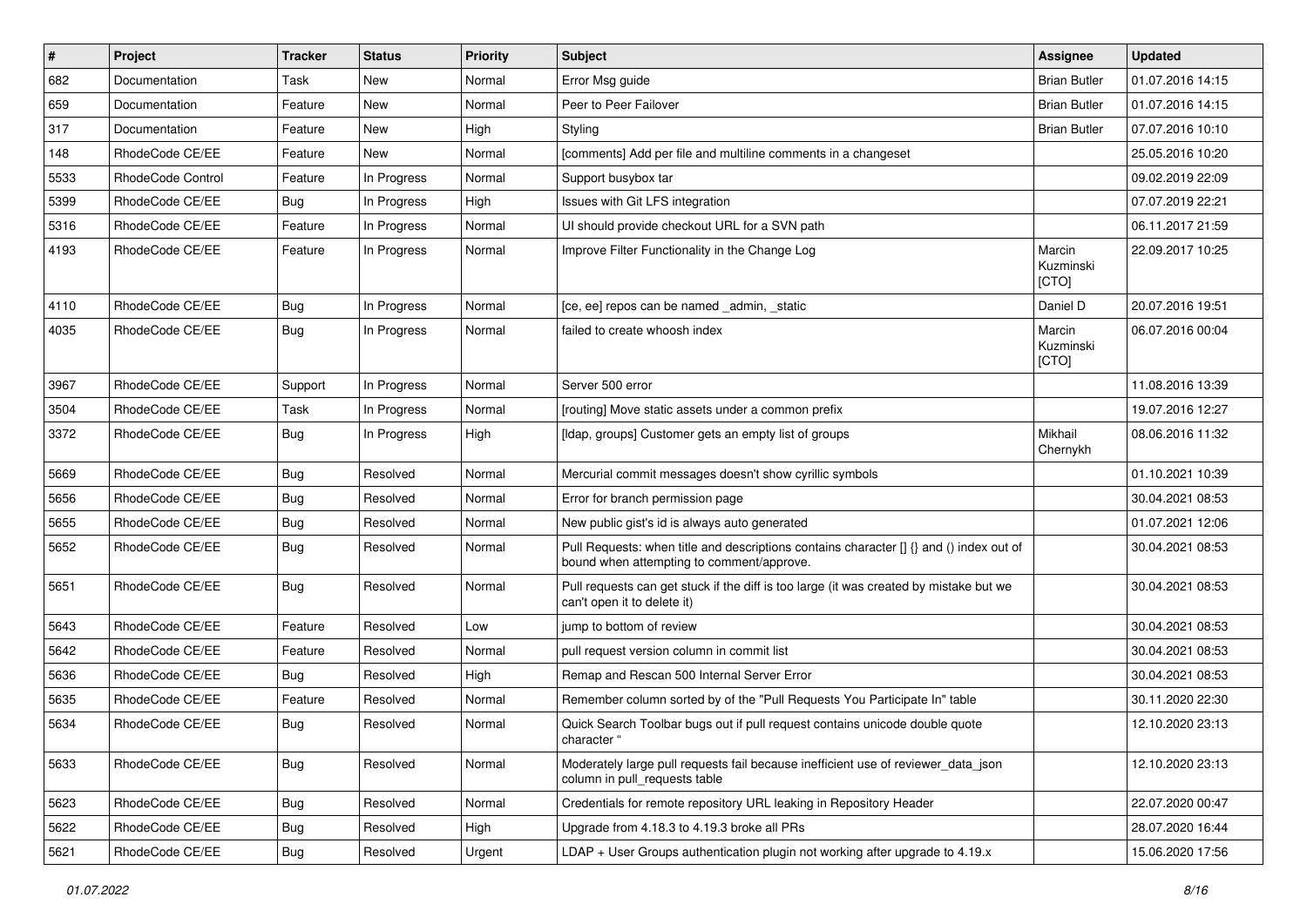| $\pmb{\#}$ | Project         | <b>Tracker</b> | <b>Status</b> | <b>Priority</b> | Subject                                                                                        | <b>Assignee</b> | <b>Updated</b>   |
|------------|-----------------|----------------|---------------|-----------------|------------------------------------------------------------------------------------------------|-----------------|------------------|
| 5620       | RhodeCode CE/EE | Bug            | Resolved      | Normal          | Regression of mail rendering in Thunderbird                                                    |                 | 15.06.2020 16:45 |
| 5619       | RhodeCode CE/EE | Bug            | Resolved      | Normal          | Setting Landing Commit to SVN Trunk results in Files tab hitting a 404                         |                 | 04.06.2020 23:51 |
| 5615       | RhodeCode CE/EE | Feature        | Resolved      | Normal          | Misleading message in PR diff view "File was deleted in this version"                          | Daniel D        | 23.04.2020 17:40 |
| 5614       | RhodeCode CE/EE | Feature        | Resolved      | Normal          | Show context function name in hg diffs                                                         |                 | 23.04.2020 13:43 |
| 5611       | RhodeCode CE/EE | Feature        | Resolved      | Normal          | Add information "is the pull request up to date?" in the PR page                               |                 | 03.10.2021 23:24 |
| 5610       | RhodeCode CE/EE | Bug            | Resolved      | Normal          | Files navigation looses the at= <name> marker</name>                                           | Daniel D        | 03.10.2021 23:23 |
| 5609       | RhodeCode CE/EE | Support        | Resolved      | Normal          | Change git diff algorithm                                                                      |                 | 31.03.2020 22:08 |
| 5608       | RhodeCode CE/EE | Bug            | Resolved      | High            | svn+ssh user set incorrectly                                                                   | Daniel D        | 31.03.2020 18:21 |
| 5606       | RhodeCode CE/EE | Bug            | Resolved      | High            | SVN + ssh subdirectory failure                                                                 | Daniel D        | 09.04.2020 03:29 |
| 5605       | RhodeCode CE/EE | <b>Bug</b>     | Resolved      | Normal          | Cannot set subversion compatibility to 1.10                                                    |                 | 30.03.2020 17:27 |
| 5604       | RhodeCode CE/EE | Bug            | Resolved      | High            | Search error on second result page                                                             | Daniel D        | 30.03.2020 16:01 |
| 5603       | RhodeCode CE/EE | Feature        | Resolved      | Normal          | Code search - highlight matching search terms                                                  |                 | 30.03.2020 11:16 |
| 5602       | RhodeCode CE/EE | Feature        | Resolved      | Normal          | Copy full path only copies partial                                                             | Daniel D        | 30.03.2020 16:04 |
| 5601       | RhodeCode CE/EE | Feature        | Resolved      | Normal          | Default navigation should be by branch name not commit id                                      |                 | 04.06.2020 23:51 |
| 5599       | RhodeCode CE/EE | <b>Bug</b>     | Resolved      | Normal          | SVN navigation to trunk fails                                                                  | Daniel D        | 04.04.2020 11:21 |
| 5596       | RhodeCode CE/EE | Bug            | Resolved      | Normal          | Pull Request duplicated after description edit                                                 |                 | 14.04.2020 13:28 |
| 5594       | RhodeCode CE/EE | <b>Bug</b>     | Resolved      | Normal          | Credentials in Repository Settings for Pull requests are exposed                               |                 | 28.05.2020 20:25 |
| 5587       | RhodeCode CE/EE | Bug            | Resolved      | Normal          | Broken metatags in 4.18.1                                                                      | Marcin Lulek    | 29.01.2020 11:46 |
| 5585       | RhodeCode CE/EE | Feature        | Resolved      | Normal          | Minimize downtime on rccontrol upgrade                                                         |                 | 27.03.2020 09:45 |
| 5583       | RhodeCode CE/EE | Feature        | Resolved      | Normal          | rcextensions hook for pull request comment                                                     |                 | 23.04.2020 13:42 |
| 5581       | RhodeCode CE/EE | Feature        | Resolved      | Normal          | expose `send_email` option in the HTTP API, for `comment_commit` and<br>`comment_pull_request` | Daniel D        | 29.01.2020 11:46 |
| 5579       | RhodeCode CE/EE | Bug            | Resolved      | Normal          | JS bug when a commit message can be parsed as a number                                         | Daniel D        | 20.01.2020 10:04 |
| 5576       | RhodeCode CE/EE | Bug            | Resolved      | High            | Hosting many repositories                                                                      | Craig Fairhurst | 12.02.2020 12:55 |
| 5575       | RhodeCode CE/EE | <b>Bug</b>     | Resolved      | Low             | Filtering username containing '-' does not work in Admin audit log panel                       |                 | 20.01.2020 10:04 |
| 5574       | RhodeCode CE/EE | Feature        | Resolved      | Normal          | hg: Information for external hooks                                                             |                 | 30.07.2020 15:40 |
| 5573       | RhodeCode CE/EE | Bug            | Resolved      | Normal          | Wrong notification Base Url for Email-Integrations                                             |                 | 16.01.2020 08:53 |
| 5571       | RhodeCode CE/EE | <b>Bug</b>     | Resolved      | Normal          | redmine does not work with firefox any more                                                    |                 | 25.10.2019 12:38 |
| 5569       | RhodeCode CE/EE | <b>Bug</b>     | Resolved      | Normal          | SshWrapper error                                                                               |                 | 21.01.2020 02:02 |
| 5567       | RhodeCode CE/EE | Bug            | Resolved      | High            | Error after PR was updated                                                                     |                 | 20.01.2020 10:04 |
| 5561       | RhodeCode CE/EE | <b>Bug</b>     | Resolved      | Normal          | PR diff doesn't update when target changes                                                     |                 | 21.05.2020 11:53 |
| 5560       | RhodeCode CE/EE | <b>Bug</b>     | Resolved      | High            | Check all permission API function to flush caches for auth_perms                               |                 | 08.06.2021 23:56 |
| 5558       | RhodeCode CE/EE | Bug            | Resolved      | Low             | Commit compare window covers text                                                              |                 | 08.07.2019 18:12 |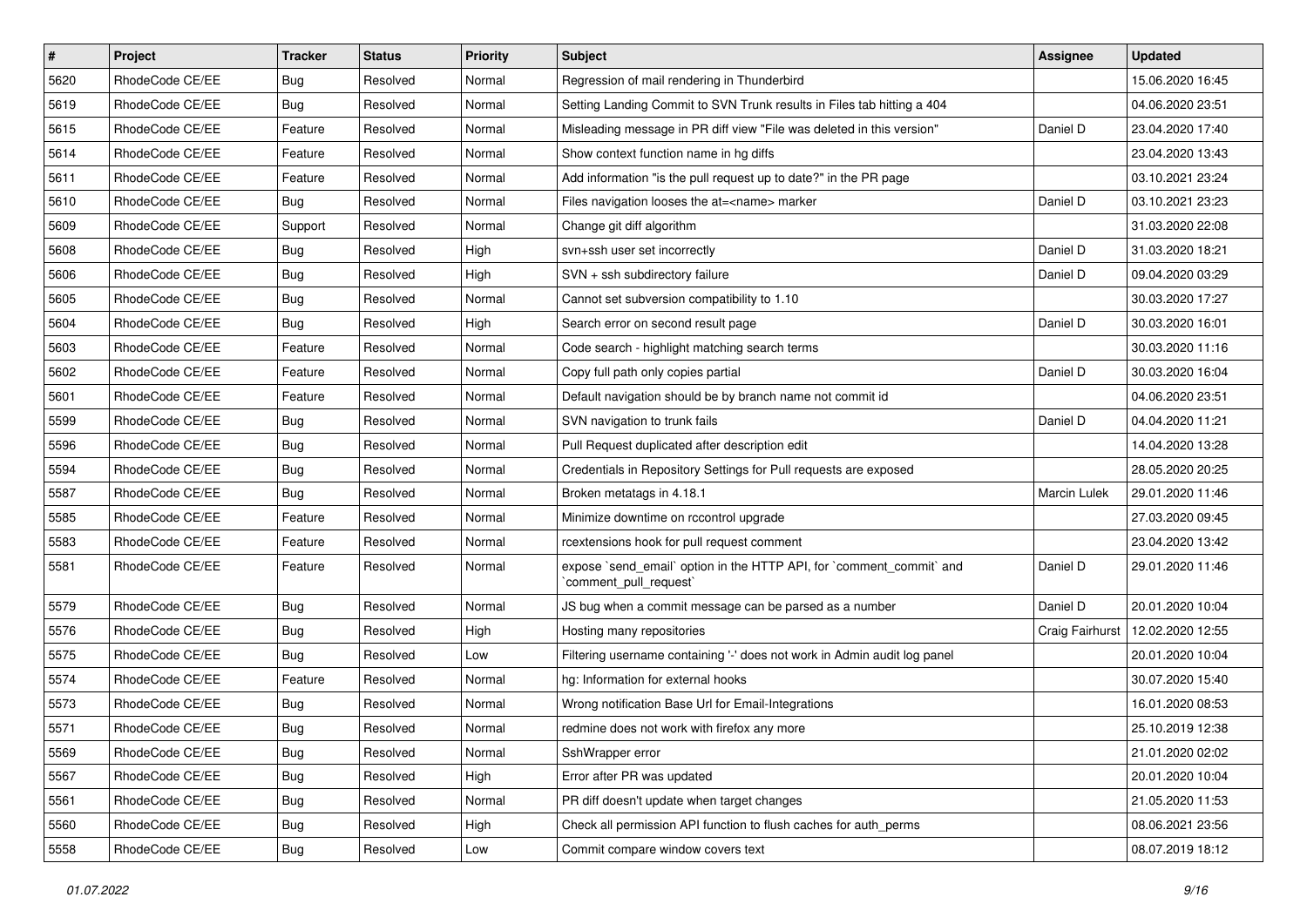| $\pmb{\#}$ | Project         | <b>Tracker</b> | <b>Status</b> | <b>Priority</b> | <b>Subject</b>                                                                                                                    | <b>Assignee</b>    | <b>Updated</b>   |
|------------|-----------------|----------------|---------------|-----------------|-----------------------------------------------------------------------------------------------------------------------------------|--------------------|------------------|
| 5557       | RhodeCode CE/EE | Bug            | Resolved      | Normal          | Consider removing slashes from the RSS feed names                                                                                 |                    | 31.10.2019 19:54 |
| 5555       | RhodeCode CE/EE | Bug            | Resolved      | Normal          | Making Repository Public does not update the Default User Permissions                                                             |                    | 28.05.2020 20:26 |
| 5554       | RhodeCode CE/EE | Support        | Resolved      | Normal          | How to increase number of commits shown in pagination on dashboard and<br>changelog                                               |                    | 21.01.2020 02:08 |
| 5546       | RhodeCode CE/EE | Support        | Resolved      | Normal          | experiments with mercurial 4.9                                                                                                    |                    | 26.03.2019 09:23 |
| 5544       | RhodeCode CE/EE | Support        | Resolved      | Normal          | Use of authentication token with LDAP account results in account lockout when max<br>bad password attempts are configured in LDAP |                    | 27.02.2019 10:09 |
| 5537       | RhodeCode CE/EE | Task           | Resolved      | Normal          | Add owner to create pull request API                                                                                              |                    | 28.02.2019 13:52 |
| 5536       | RhodeCode CE/EE | Feature        | Resolved      | Low             | Ability to disable server-side SSH key generation                                                                                 |                    | 28.02.2019 13:52 |
| 5530       | RhodeCode CE/EE | Bug            | Resolved      | Normal          | Email integration has incorrect url                                                                                               |                    | 09.02.2019 10:33 |
| 5528       | RhodeCode CE/EE | Bug            | Resolved      | High            | Empty Unicode file causes the PR to return HTTP 500                                                                               |                    | 28.02.2019 13:52 |
| 5523       | RhodeCode CE/EE | Bug            | Resolved      | High            | user from AD is asked to change his password when logs in.                                                                        | Thierry<br>Wynsdau | 28.05.2020 20:28 |
| 5522       | RhodeCode CE/EE | Bug            | Resolved      | Low             | vcsserver fails when url contains extra "/"                                                                                       |                    | 28.02.2019 13:52 |
| 5521       | RhodeCode CE/EE | Bug            | Resolved      | Normal          | Proxing SVN http requests does not work when using prefix for rhodecode.                                                          |                    | 28.02.2019 13:52 |
| 5520       | RhodeCode CE/EE | Feature        | Resolved      | Normal          | Show the head commits shas when the merge is prevented due to multiple heads                                                      |                    | 28.02.2019 13:52 |
| 5518       | RhodeCode CE/EE | Bug            | Resolved      | Normal          | Zero-sized files in /rhodecode/config/rcextensions/examples                                                                       |                    | 21.01.2020 02:18 |
| 5517       | RhodeCode CE/EE | Bug            | Resolved      | Urgent          | Problem with upgrading to Community-4.15                                                                                          |                    | 11.12.2018 06:32 |
| 5516       | RhodeCode CE/EE | Support        | Resolved      | High            | Cannot log into RhodeCode                                                                                                         | Thierry<br>Wynsdau | 28.05.2020 20:28 |
| 5515       | RhodeCode CE/EE | <b>Bug</b>     | Resolved      | Normal          | PR default reviewer is incorrect                                                                                                  |                    | 28.02.2019 13:52 |
| 5513       | RhodeCode CE/EE | Bug            | Resolved      | High            | Gist: GitHub flavoured markdown gist creation fails                                                                               |                    | 07.07.2019 22:21 |
| 5507       | RhodeCode CE/EE | Bug            | Resolved      | Normal          | Markdown rendering needs improvement                                                                                              |                    | 15.08.2019 15:40 |
| 5505       | RhodeCode CE/EE | Bug            | Resolved      | Normal          | Notification emails from RhodeCode is garbled in Outlook 2016 web client                                                          |                    | 07.12.2018 09:49 |
| 5502       | RhodeCode CE/EE | <b>Bug</b>     | Resolved      | High            | 500 error when using multiple custom branch permissions                                                                           |                    | 07.12.2018 09:49 |
| 5490       | RhodeCode CE/EE | Bug            | Resolved      | Normal          | Changes to repo group permissions via API are not audit logged                                                                    |                    | 28.02.2019 13:52 |
| 5489       | RhodeCode CE/EE | Bug            | Resolved      | High            | grant_user_permission_to_repo_group API call fails to set permissions on child<br>repos                                           |                    | 11.07.2018 09:57 |
| 5482       | RhodeCode CE/EE | Bug            | Resolved      | Normal          | Changing a repo's 'Remote pull uri' in its Settings fails with 'No repo type specified'                                           |                    | 31.10.2018 08:37 |
| 5469       | RhodeCode CE/EE | Feature        | Resolved      | Normal          | elastisearch > 2.x not supported?                                                                                                 |                    | 21.01.2020 02:19 |
| 5461       | RhodeCode CE/EE | Bug            | Resolved      | Normal          | Changes to user group permissions via API are not audit logged                                                                    |                    | 30.08.2018 09:47 |
| 5457       | RhodeCode CE/EE | Bug            | Resolved      | Normal          | Internal server error on full-text search settings page with Elasticsearch                                                        |                    | 16.04.2018 09:08 |
| 5444       | RhodeCode CE/EE | Bug            | Resolved      | Normal          | Error while creating a pull request on a Mercurial repository                                                                     |                    | 17.04.2018 22:29 |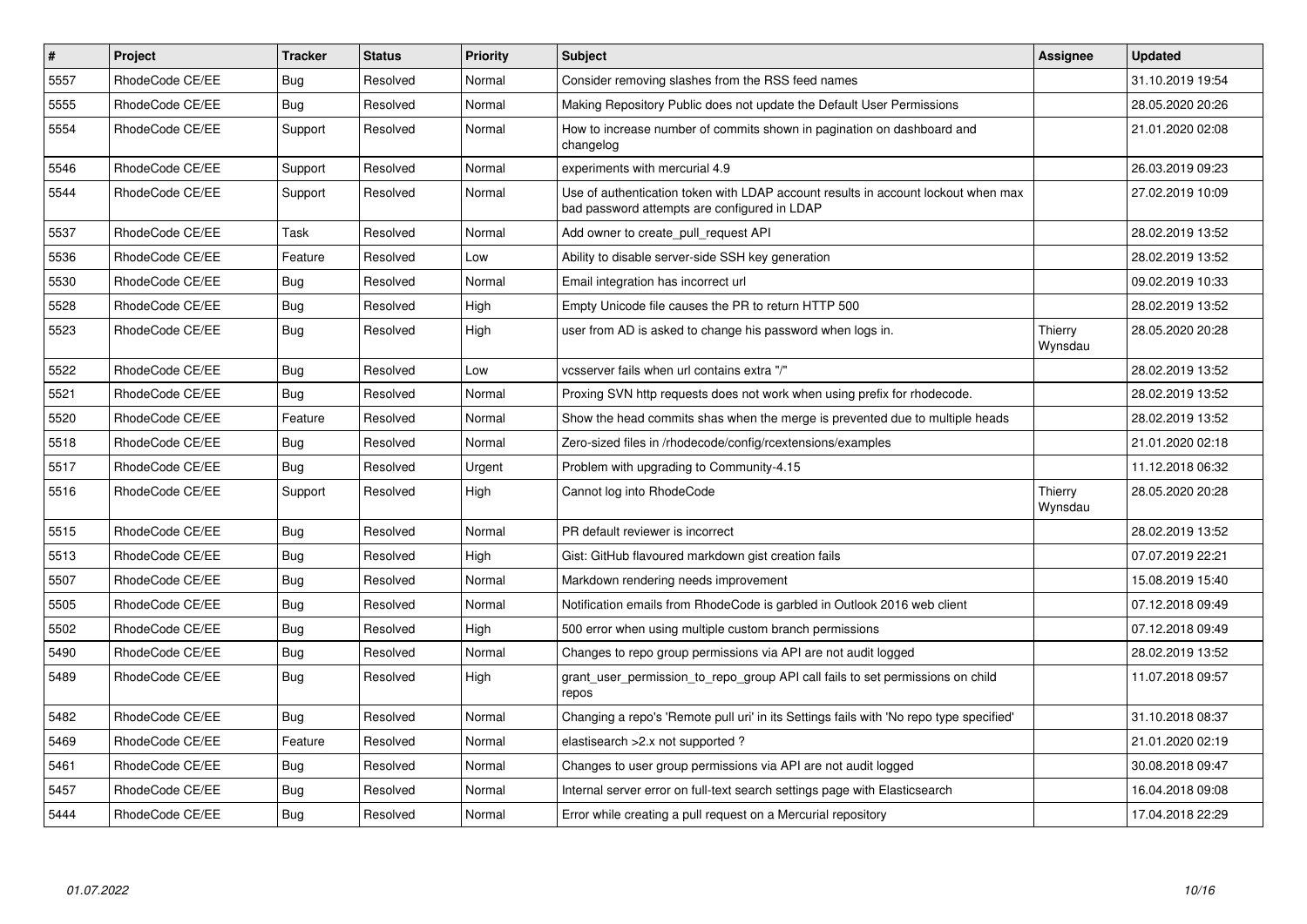| $\#$ | Project         | Tracker    | <b>Status</b> | <b>Priority</b> | <b>Subject</b>                                                                    | Assignee                     | <b>Updated</b>   |
|------|-----------------|------------|---------------|-----------------|-----------------------------------------------------------------------------------|------------------------------|------------------|
| 5442 | RhodeCode CE/EE | Feature    | Resolved      | Low             | Preview of Jupyter notebooks                                                      | Marcin<br>Kuzminski<br>[CTO] | 16.01.2019 16:33 |
| 5436 | RhodeCode CE/EE | Bug        | Resolved      | High            | Unable To Open Pull Request in 4.11.2                                             |                              | 14.02.2018 11:14 |
| 5434 | RhodeCode CE/EE | Bug        | Resolved      | Immediate       | Locale problem                                                                    |                              | 01.10.2021 09:51 |
| 5433 | RhodeCode CE/EE | <b>Bug</b> | Resolved      | High            | RhodeCode Community 4.11 doesn't handle HG largefiles extension                   |                              | 01.02.2018 20:08 |
| 5423 | Documentation   | Support    | Resolved      | Normal          | API-Documentation for Method "create_repo_group" faulty                           |                              | 22.01.2018 16:23 |
| 5412 | RhodeCode CE/EE | Bug        | Resolved      | Normal          | Webhook for "pullrequest commented" event returns incomplete data                 |                              | 27.02.2018 18:00 |
| 5408 | Documentation   | Task       | Resolved      | Low             | Upate nginx documentation for non standard SSL port                               |                              | 12.07.2018 23:21 |
| 5396 | RhodeCode CE/EE | Feature    | Resolved      | Normal          | Merge state with shadow repo should be created during pull request                |                              | 12.10.2017 21:57 |
| 5395 | RhodeCode CE/EE | Support    | Resolved      | Normal          | Svn protocols and performance                                                     |                              | 04.04.2019 18:08 |
| 5391 | RhodeCode CE/EE | Task       | Resolved      | High            | Secure Email change                                                               |                              | 17.04.2018 21:50 |
| 5386 | RhodeCode CE/EE | Task       | Resolved      | Normal          | Increase security for Email Change                                                | Marcin<br>Kuzminski<br>[CTO] | 17.02.2018 17:29 |
| 5381 | RhodeCode CE/EE | <b>Bug</b> | Resolved      | Normal          | Email integration changeset links invalid                                         |                              | 06.09.2017 12:29 |
| 5380 | RhodeCode CE/EE | <b>Bug</b> | Resolved      | Normal          | repo commits pageintion error                                                     |                              | 06.09.2017 19:16 |
| 5379 | RhodeCode CE/EE | <b>Bug</b> | Resolved      | Normal          | Journal RSS feed errors                                                           |                              | 01.09.2017 16:40 |
| 5376 | RhodeCode CE/EE | <b>Bug</b> | Resolved      | Normal          | error: pretxnchangegroup.acl hook failed: acl: user "" denied on branch "default" |                              | 16.08.2017 19:45 |
| 5375 | RhodeCode CE/EE | Support    | Resolved      | Normal          | How do I configure "Go to" to just search repository names?                       |                              | 16.08.2017 18:00 |
| 5368 | RhodeCode CE/EE | Feature    | Resolved      | Normal          | Mercurial: Close branch before merging it                                         | Mathieu Cantin               | 21.01.2020 02:11 |
| 5343 | RhodeCode CE/EE | Task       | Resolved      | Normal          | SSH key management and SSH support                                                |                              | 18.08.2017 23:50 |
| 5337 | RhodeCode CE/EE | Bug        | Resolved      | Normal          | Possible memory leak after few Git Pull Requests                                  |                              | 08.08.2017 13:08 |
| 5326 | RhodeCode CE/EE | Task       | Resolved      | Normal          | Public usergroup profile                                                          | Bartłomiej<br>Wołyńczyk      | 22.02.2018 15:44 |
| 5321 | RhodeCode CE/EE | Feature    | Resolved      | Normal          | Audit logs                                                                        |                              | 21.06.2017 12:49 |
| 5304 | RhodeCode CE/EE | <b>Bug</b> | Resolved      | Normal          | Email template not correct                                                        |                              | 31.10.2018 08:36 |
| 5297 | RhodeCode CE/EE | Bug        | Resolved      | Normal          | Locale fails on a SuSE system                                                     |                              | 31.10.2018 08:36 |
| 5277 | RhodeCode CE/EE | <b>Bug</b> | Resolved      | Normal          | table id=user_list_table - Ajax error                                             |                              | 13.04.2017 01:04 |
| 5272 | RhodeCode CE/EE | Feature    | Resolved      | Normal          | Pull Request checklist                                                            |                              | 21.01.2020 02:09 |
| 5266 | RhodeCode CE/EE | <b>Bug</b> | Resolved      | Normal          | Validate if changes in target branches get's propagated on Pull request updates   |                              | 05.04.2017 18:10 |
| 5265 | RhodeCode CE/EE | Task       | Resolved      | Normal          | Enable phases support                                                             |                              | 11.05.2017 11:10 |
| 5259 | RhodeCode CE/EE | Bug        | Resolved      | Normal          | user-journal storage changes                                                      |                              | 12.04.2017 00:04 |
| 5235 | RhodeCode CE/EE | Task       | Resolved      | Normal          | relative image support                                                            |                              | 10.03.2017 23:37 |
| 5229 | RhodeCode CE/EE | Task       | Resolved      | Normal          | add support for https://clipboardjs.com/                                          |                              | 21.01.2020 02:19 |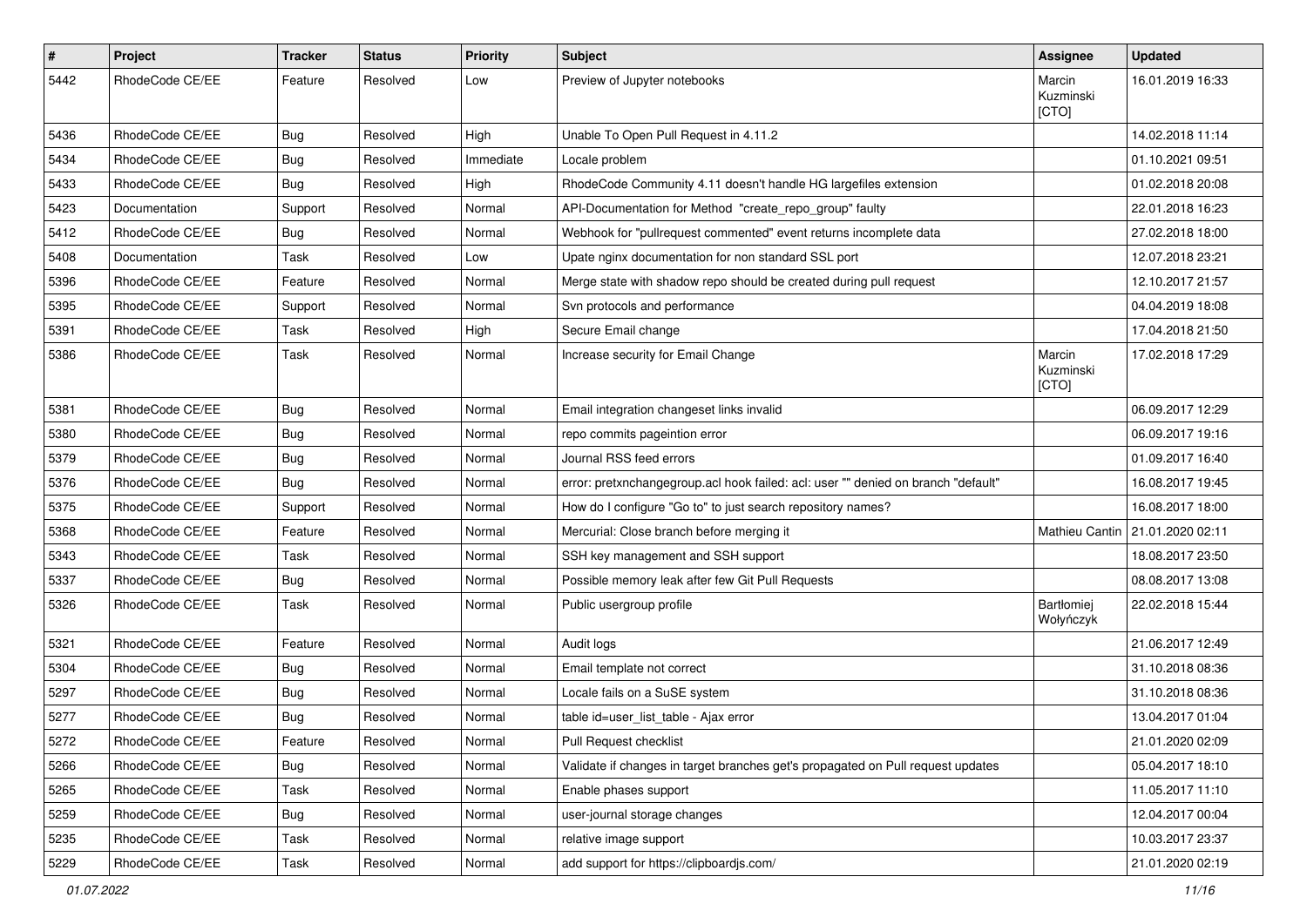| $\pmb{\#}$ | Project         | <b>Tracker</b> | <b>Status</b> | <b>Priority</b> | Subject                                                                                            | <b>Assignee</b>              | <b>Updated</b>   |
|------------|-----------------|----------------|---------------|-----------------|----------------------------------------------------------------------------------------------------|------------------------------|------------------|
| 5225       | RhodeCode CE/EE | Task           | Resolved      | Normal          | add tag of author/contribitor to comments                                                          |                              | 11.05.2017 11:10 |
| 5221       | RhodeCode CE/EE | Task           | Resolved      | Normal          | Missing comment type in emails                                                                     |                              | 19.02.2017 21:46 |
| 5213       | RhodeCode CE/EE | Bug            | Resolved      | Normal          | Fixing Apache Proxy timeout issues                                                                 |                              | 14.02.2017 09:44 |
| 5210       | RhodeCode CE/EE | Bug            | Resolved      | Normal          | webook problems                                                                                    |                              | 13.02.2017 19:43 |
| 5207       | RhodeCode CE/EE | <b>Task</b>    | Resolved      | Low             | Release 4.6.1                                                                                      |                              | 13.02.2017 18:04 |
| 5203       | RhodeCode CE/EE | Task           | Resolved      | Normal          | optimise large repos speed                                                                         |                              | 08.09.2017 16:10 |
| 5202       | RhodeCode CE/EE | Task           | Resolved      | Normal          | run git gc and git repack on GIT repos when we have a scheduler via celery in<br>pyramid           |                              | 04.12.2017 20:49 |
| 5201       | RhodeCode CE/EE | Task           | Resolved      | Normal          | API: implement describe-methods                                                                    |                              | 13.02.2017 15:57 |
| 5198       | RhodeCode CE/EE | Task           | Resolved      | Normal          | remove pyro4 from enterprise                                                                       |                              | 07.02.2017 19:28 |
| 5187       | RhodeCode CE/EE | Feature        | Resolved      | Normal          | changelog dynamic loading of commits                                                               |                              | 12.06.2018 12:31 |
| 5184       | RhodeCode CE/EE | Task           | Resolved      | Normal          | bump pyramid to 1.7.X                                                                              |                              | 06.02.2017 21:50 |
| 5164       | RhodeCode CE/EE | Bug            | Resolved      | Normal          | non-web calls are leaking session objects                                                          |                              | 13.01.2017 01:30 |
| 5153       | Documentation   | Bug            | Resolved      | Normal          | Documentation: /tmp permissions                                                                    |                              | 04.01.2017 13:02 |
| 5150       | RhodeCode CE/EE | Task           | Resolved      | Normal          | Password reset promts in my account should be hidden in accounts that are not of<br>type rhodecode | Marcin<br>Kuzminski<br>[CTO] | 02.01.2017 16:34 |
| 4678       | RhodeCode CE/EE | Task           | Resolved      | Normal          | Release 4.5.2                                                                                      |                              | 19.12.2016 17:32 |
| 4677       | RhodeCode CE/EE | Support        | Resolved      | High            | API get repo refs not working?                                                                     |                              | 19.12.2016 11:46 |
| 4676       | RhodeCode CE/EE | Bug            | Resolved      | Normal          | Some admin passwords can make installation fail                                                    |                              | 16.12.2016 16:16 |
| 4675       | RhodeCode CE/EE | Bug            | Resolved      | Normal          | Disk free inodes are displayed incorrectly                                                         |                              | 13.12.2016 22:41 |
| 4670       | RhodeCode CE/EE | Task           | Resolved      | Normal          | Release 4.5.1                                                                                      | Marcin<br>Kuzminski<br>[CTO] | 06.12.2016 21:13 |
| 4666       | RhodeCode CE/EE | Task           | Resolved      | Normal          | Bump git and mercurial to latest versions                                                          |                              | 02.12.2016 19:01 |
| 4311       | RhodeCode CE/EE | <b>Task</b>    | Resolved      | Normal          | Diffs feedback                                                                                     | Daniel D                     | 26.11.2016 14:10 |
| 4306       | RhodeCode CE/EE | Bug            | Resolved      | Normal          | Issue to push file with character # on a SVN                                                       |                              | 03.04.2017 16:44 |
| 4305       | RhodeCode CE/EE | Task           | Resolved      | Normal          | Meta-tagging could be excluded from limit                                                          |                              | 09.11.2016 19:27 |
| 4304       | RhodeCode CE/EE | Bug            | Resolved      | High            | Search: Internal Server Error                                                                      |                              | 26.11.2016 16:26 |
| 4297       | RhodeCode CE/EE | Task           | Resolved      | Normal          | redo the my-pull-requests page to use the datagrid                                                 | Marcin<br>Kuzminski<br>[CTO] | 01.11.2016 09:31 |
| 4296       | RhodeCode CE/EE | <b>Bug</b>     | Resolved      | Normal          | [ee] Can not create pull requests with reviewers.                                                  | Daniel D                     | 07.11.2016 21:17 |
| 4288       | RhodeCode CE/EE | Task           | Resolved      | Normal          | [ce, ee] unify controllers that use diffs                                                          | Daniel D                     | 02.08.2017 11:41 |
| 4283       | RhodeCode CE/EE | Task           | Resolved      | Normal          | bump whoosh to 2.7.4 release                                                                       |                              | 13.12.2016 21:08 |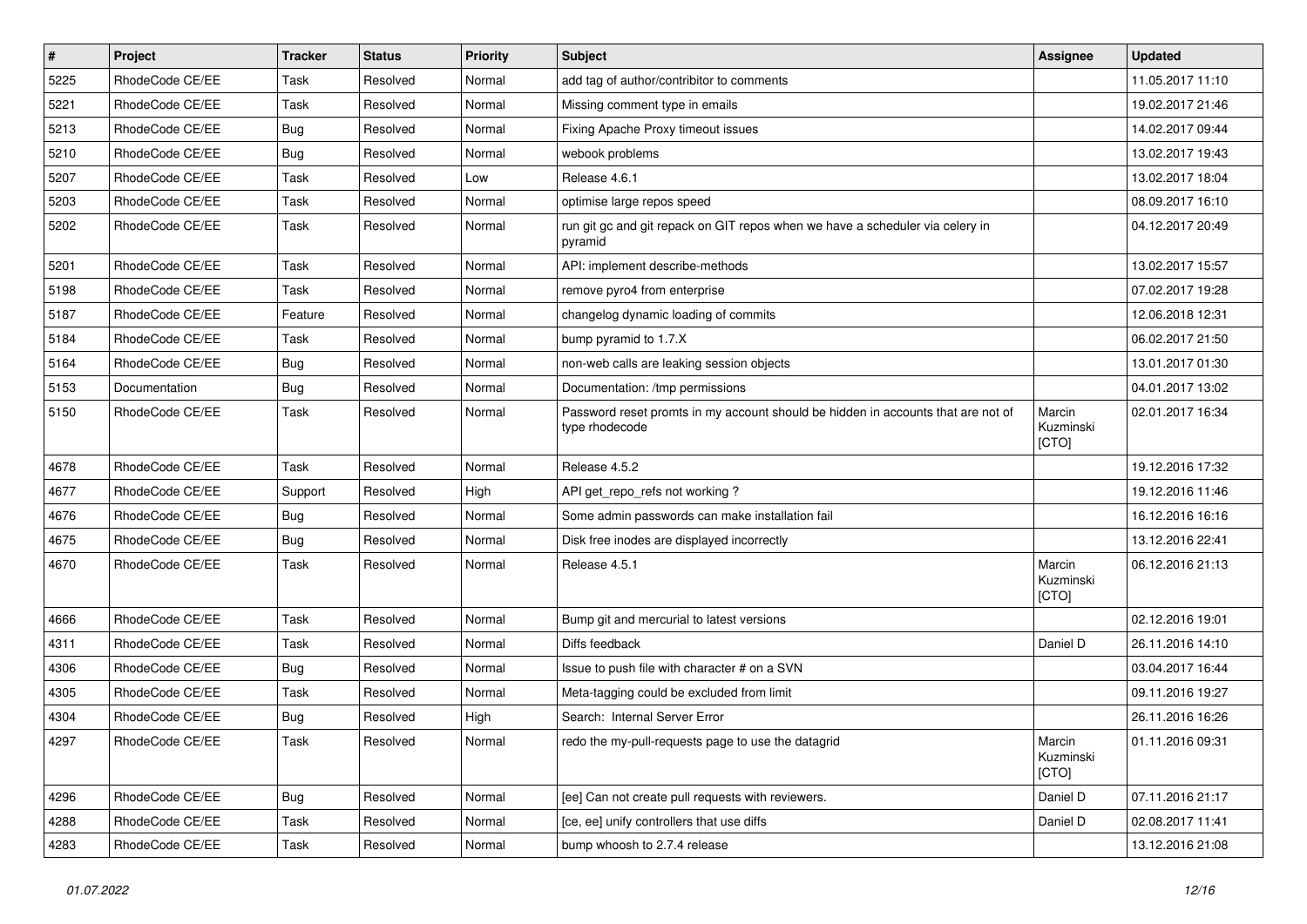| $\vert$ # | Project         | <b>Tracker</b> | <b>Status</b> | <b>Priority</b> | <b>Subject</b>                                                                                                       | Assignee                     | <b>Updated</b>   |
|-----------|-----------------|----------------|---------------|-----------------|----------------------------------------------------------------------------------------------------------------------|------------------------------|------------------|
| 4282      | RhodeCode CE/EE | Task           | Resolved      | Normal          | Add inode limit together with disk usage                                                                             | Marcin<br>Kuzminski<br>[CTO] | 19.10.2016 12:18 |
| 4281      | RhodeCode CE/EE | Task           | Resolved      | Normal          | Fix docs on To `increase database performance`                                                                       | Marcin<br>Kuzminski<br>[CTO] | 18.10.2016 16:39 |
| 4279      | RhodeCode CE/EE | Bug            | Resolved      | Normal          | re-captcha validation is broken                                                                                      | Martin<br>Bornhold           | 26.10.2016 22:27 |
| 4278      | RhodeCode CE/EE | Bug            | Resolved      | Normal          | [admin] Clicking the save button in admin -> settings -> issue tracker leads to<br>exception if no patterns entered. | Daniel D                     | 18.10.2016 13:38 |
| 4277      | RhodeCode CE/EE | Bug            | Resolved      | Normal          | [frontend] System info page does not work correctly in safari.                                                       | Martin<br>Bornhold           | 04.11.2016 12:08 |
| 4276      | RhodeCode CE/EE | Bug            | Resolved      | Normal          | System info page uses mercurial/git versions from RhodeCode instead of VCSServer                                     | Marcin<br>Kuzminski<br>[CTO] | 14.11.2016 21:19 |
| 4274      | RhodeCode CE/EE | Bug            | Resolved      | Normal          | 500 error when push big objects                                                                                      |                              | 13.02.2017 19:53 |
| 4273      | RhodeCode CE/EE | Bug            | Resolved      | Urgent          | GIT executable not seen by vcsserver                                                                                 | Martin<br>Bornhold           | 13.10.2016 15:45 |
| 4271      | RhodeCode CE/EE | <b>Bug</b>     | Resolved      | Normal          | Browsing new repository groups via SVN issue                                                                         | Martin<br>Bornhold           | 19.10.2016 11:11 |
| 4269      | RhodeCode CE/EE | Support        | Resolved      | Normal          | Allow flash messages to be permanently surpressed                                                                    | <b>Marcin Lulek</b>          | 14.10.2016 12:46 |
| 4268      | RhodeCode CE/EE | Bug            | Resolved      | High            | [ee] default reviewers from changed lines is returning wrong values                                                  | Daniel D                     | 06.10.2016 14:35 |
| 4267      | RhodeCode CE/EE | Feature        | Resolved      | Normal          | [ce, ee] jira tracker integration wildcard project key support                                                       | Daniel D                     | 10.10.2016 20:13 |
| 4266      | RhodeCode CE/EE | Bug            | Resolved      | Normal          | Error 500 on integrations page after setting up Webhook                                                              |                              | 17.10.2016 15:35 |
| 4259      | RhodeCode CE/EE | Task           | Resolved      | Low             | Events, create post-create-user event                                                                                | Daniel D                     | 30.01.2017 20:11 |
| 4254      | RhodeCode CE/EE | Bug            | Resolved      | Normal          | [frontend] 500 Internal Server Error with i18n-ed pages                                                              | Lisa Quatmann                | 30.09.2016 14:38 |
| 4250      | RhodeCode CE/EE | Bug            | Resolved      | Normal          | Adding a reviewer into existing PR doesn't set a reason.                                                             | Marcin<br>Kuzminski<br>[CTO] | 07.10.2016 20:05 |
| 4247      | RhodeCode CE/EE | Bug            | Resolved      | Normal          | [vcs] Using current time as timestamp during archive creating leads to changing<br>hashes                            | Martin<br>Bornhold           | 28.09.2016 12:07 |
| 4245      | RhodeCode CE/EE | <b>Task</b>    | Resolved      | Normal          | Convert control command to use http mode by default                                                                  | Marcin<br>Kuzminski<br>[CTO] | 14.10.2016 16:13 |
| 4244      | RhodeCode CE/EE | Support        | Resolved      | Normal          | mod_dav_svn template error when using auth_realm with spaces in it                                                   | Martin<br>Bornhold           | 28.09.2016 12:07 |
| 4243      | RhodeCode CE/EE | Support        | Resolved      | High            | Gist visibility update?                                                                                              | Martin<br>Bornhold           | 27.09.2016 06:40 |
| 4238      | RhodeCode CE/EE | Task           | Resolved      | Normal          | default reviewers updates                                                                                            | Daniel D                     | 06.10.2016 14:26 |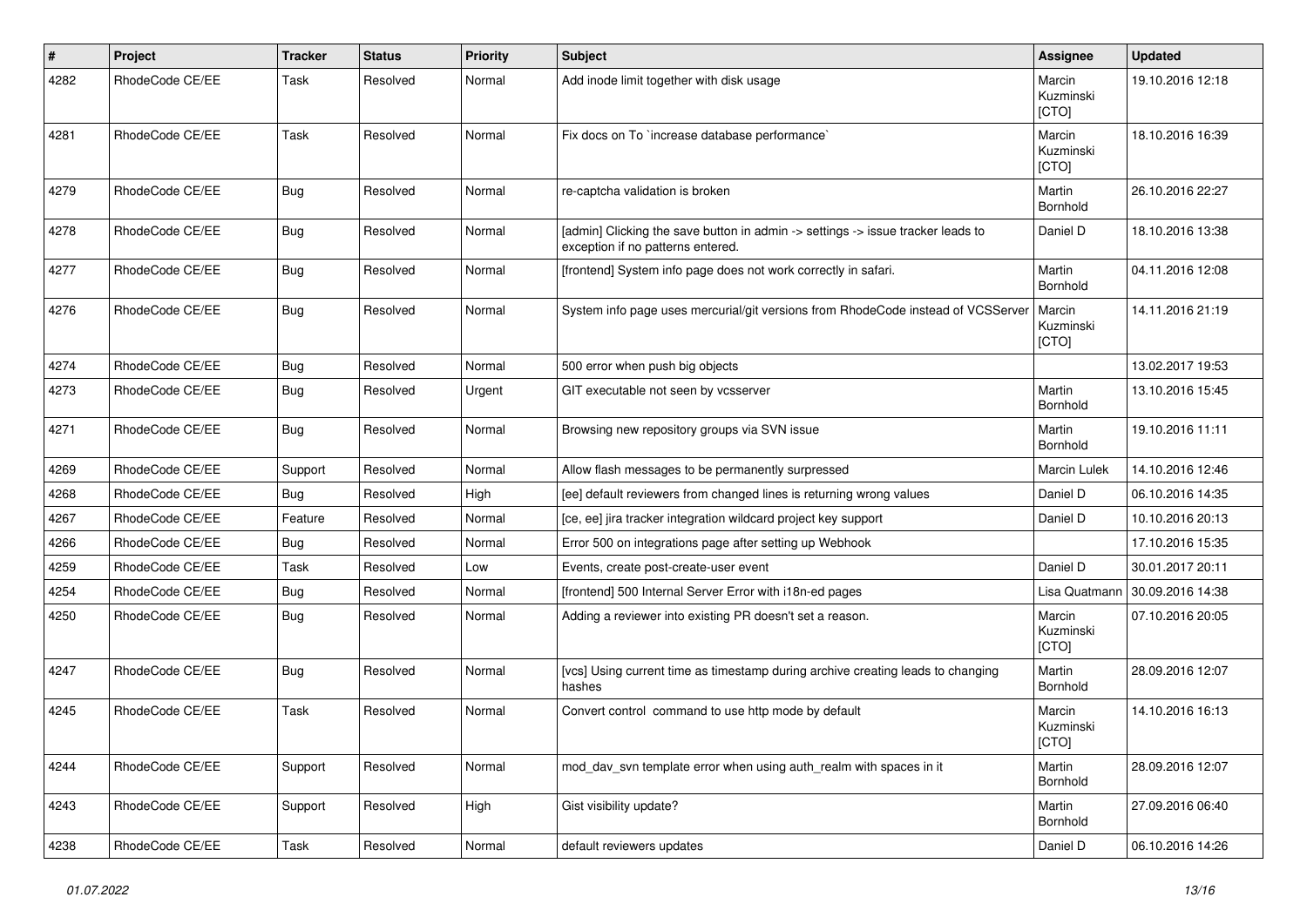| $\vert$ # | Project         | <b>Tracker</b> | <b>Status</b> | <b>Priority</b> | <b>Subject</b>                                                                                       | Assignee                     | <b>Updated</b>   |
|-----------|-----------------|----------------|---------------|-----------------|------------------------------------------------------------------------------------------------------|------------------------------|------------------|
| 4237      | RhodeCode CE/EE | Task           | Resolved      | Normal          | Enable HTTP support                                                                                  | Martin<br>Bornhold           | 12.10.2016 11:51 |
| 4235      | RhodeCode CE/EE | Task           | Resolved      | High            | Support GIT LFS server                                                                               |                              | 23.03.2017 17:24 |
| 4233      | RhodeCode CE/EE | Bug            | Resolved      | High            | slack, git push problem                                                                              | Daniel D                     | 26.09.2016 11:56 |
| 4227      | RhodeCode CE/EE | Support        | Resolved      | Normal          | VBScript files detected as text/plain - no syntax highlighting                                       |                              | 14.09.2016 22:38 |
| 4225      | RhodeCode CE/EE | Feature        | Resolved      | Normal          | [ce, ee] repo group integrations cascade to child repo groups                                        | Daniel D                     | 14.09.2016 11:12 |
| 4224      | RhodeCode CE/EE | Bug            | Resolved      | Normal          | [docs] update docs re: removing old instances when switching editions                                | Lisa Quatmann                | 11.10.2016 15:36 |
| 4223      | RhodeCode CE/EE | Bug            | Resolved      | High            | [git, tags] annotated tags not appearing in UI                                                       | Daniel D                     | 12.09.2016 06:12 |
| 4219      | RhodeCode CE/EE | Feature        | Resolved      | Normal          | [ce, ee] Add mandatory reviewers for pull requests                                                   | Marcin<br>Kuzminski<br>[CTO] | 20.06.2017 15:23 |
| 4211      | RhodeCode CE/EE | Feature        | Resolved      | Normal          | [ce, ee] increase webhook flexibility                                                                | Marcin<br>Kuzminski<br>[CTO] | 20.06.2022 10:55 |
| 4207      | RhodeCode CE/EE | Feature        | Resolved      | Normal          | Support for obsolescence markers in changelog UI                                                     |                              | 19.05.2017 16:14 |
| 4206      | RhodeCode CE/EE | Bug            | Resolved      | High            | Error creating SVN groups                                                                            |                              | 15.09.2016 13:24 |
| 4203      | RhodeCode CE/EE | Task           | Resolved      | Normal          | Get rid of svn.proxy.parent_path_root, and replace it with reading storage location<br>from Database | Martin<br>Bornhold           | 22.09.2016 14:31 |
| 4202      | RhodeCode CE/EE | Task           | Resolved      | Normal          | Polish the 503.html page                                                                             | Daniel D                     | 30.08.2016 23:54 |
| 4199      | RhodeCode CE/EE | Bug            | Resolved      | High            | investigate: ongoing SSL problems when switching to 4.X from 3.X                                     | Johannes<br>Bornhold         | 15.09.2016 13:14 |
| 4194      | RhodeCode CE/EE | Task           | Resolved      | Normal          | move svn http backend out of labs into a real VCS settings                                           | Lisa Quatmann                | 14.09.2016 23:16 |
| 4192      | RhodeCode CE/EE | Feature        | Resolved      | Normal          | [ce, ee] slack/hipchat integrations group commits by branch pushed                                   |                              | 09.09.2016 19:01 |
| 4184      | RhodeCode CE/EE | <b>Bug</b>     | Resolved      | High            | fix content INT overflow bug                                                                         | Marcin<br>Kuzminski<br>[CTO] | 23.08.2016 10:31 |
| 4183      | RhodeCode CE/EE | Feature        | Resolved      | Normal          | Different roles for PR reviewers                                                                     | Daniel D                     | 12.10.2020 23:13 |
| 4181      | RhodeCode CE/EE | Task           | Resolved      | Normal          | Integrations: allow root repos only integrations                                                     | Daniel D                     | 31.08.2016 17:44 |
| 4180      | RhodeCode CE/EE | Task           | Resolved      | Normal          | integrations: possible limit the updates sent                                                        | Daniel D                     | 22.08.2016 12:22 |
| 4178      | RhodeCode CE/EE | Bug            | Resolved      | Normal          | RhodeCode EE OVA VM wont run on a ESX 6.0 host                                                       | Marcin<br>Kuzminski<br>[CTO] | 15.09.2016 13:25 |
| 4175      | RhodeCode CE/EE | Feature        | Resolved      | Normal          | [ce, ee] repo group integrations                                                                     | Daniel D                     | 16.08.2016 20:00 |
| 4173      | RhodeCode CE/EE | Bug            | Resolved      | Urgent          | [ce, ee] mysql recycle pool timeout not working                                                      | Daniel D                     | 16.08.2016 22:02 |
| 4169      | RhodeCode CE/EE | Task           | Resolved      | Normal          | re-architecture celery support                                                                       |                              | 17.11.2017 19:21 |
| 4166      | RhodeCode CE/EE | Bug            | Resolved      | Urgent          | [ce] Rhodecode crashing after MySQL error                                                            |                              | 23.08.2016 23:35 |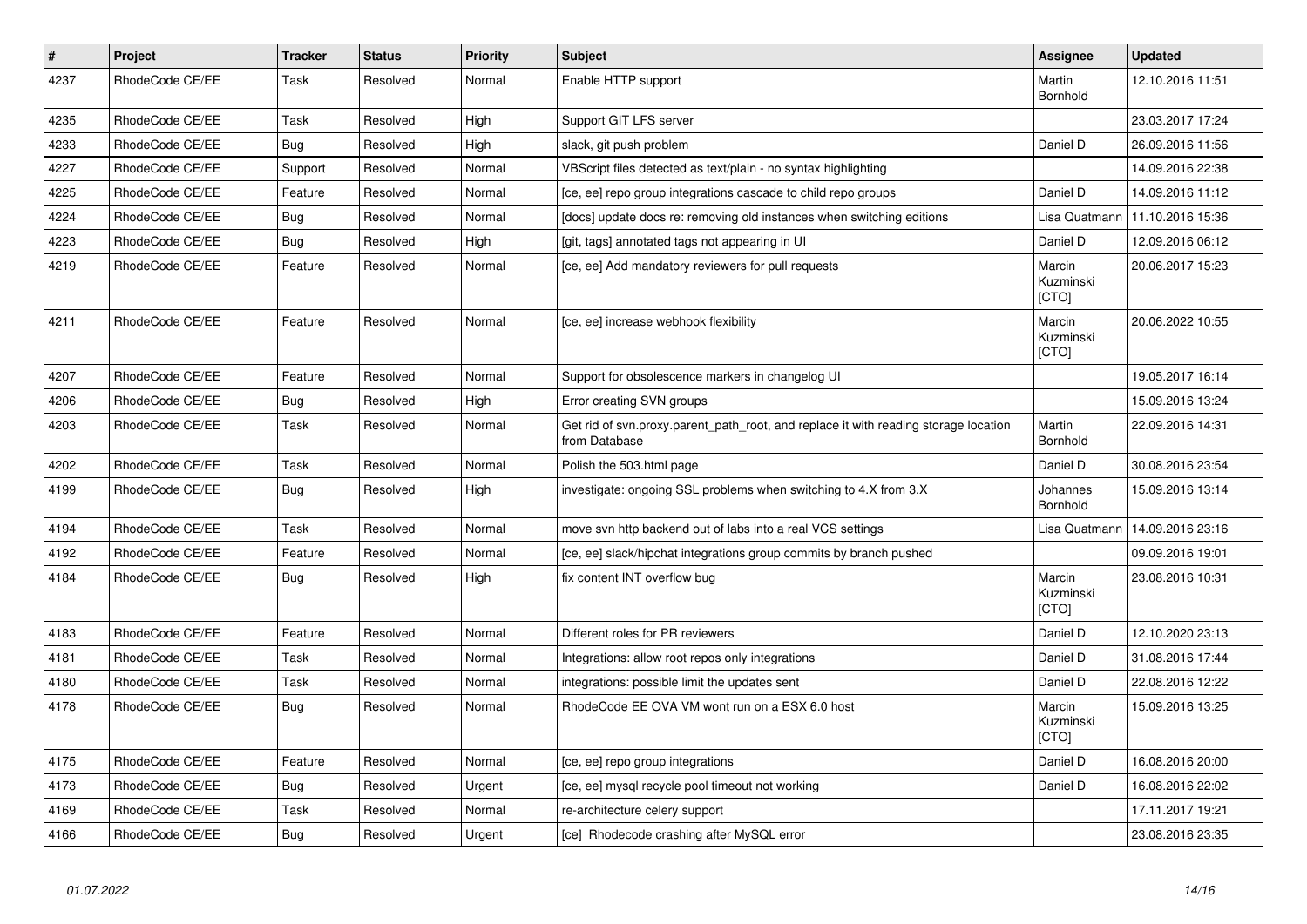| $\pmb{\#}$ | Project              | <b>Tracker</b> | <b>Status</b> | <b>Priority</b> | <b>Subject</b>                                                                                        | <b>Assignee</b>              | <b>Updated</b>   |
|------------|----------------------|----------------|---------------|-----------------|-------------------------------------------------------------------------------------------------------|------------------------------|------------------|
| 4155       | RhodeCode CE/EE      | <b>Bug</b>     | Resolved      | Low             | Date of Last Change is not displayed correctly                                                        | Marcin<br>Kuzminski<br>[CTO] | 21.01.2020 02:20 |
| 4153       | RhodeCode CE/EE      | Task           | Resolved      | Normal          | Optimize readme fetching by changing the system of readme detection                                   | Johannes<br>Bornhold         | 09.09.2016 10:17 |
| 4151       | RhodeCode CE/EE      | Task           | Resolved      | Normal          | [packaging] Subversion to current 1.9.X                                                               |                              | 09.09.2016 10:18 |
| 4140       | RhodeCode CE/EE      | Task           | Resolved      | Normal          | Check middleware chain status, and Verify that special middleware is catching<br>exceptions correctly |                              | 23.08.2016 12:13 |
| 4121       | RhodeCode CE/EE      | Bug            | Resolved      | Normal          | [ce, ee] server announcement has extra margin                                                         | Lisa Quatmann                | 26.09.2016 14:00 |
| 4108       | RhodeCode CE/EE      | <b>Task</b>    | Resolved      | Normal          | Release 4.2.2                                                                                         |                              | 14.10.2016 13:08 |
| 4091       | RhodeCode CE/EE      | Bug            | Resolved      | Normal          | [ce, ee] Redmine integration blocks for 30 seconds if redmine server not available                    | Daniel D                     | 15.07.2016 12:26 |
| 4090       | RhodeCode CE/EE      | Bug            | Resolved      | Normal          | test ticket                                                                                           |                              | 09.03.2021 20:39 |
| 4089       | RhodeCode CE/EE      | Bug            | Resolved      | Normal          | svn repository does not exist                                                                         |                              | 12.06.2018 12:29 |
| 4081       | RhodeCode CE/EE      | Support        | Resolved      | Normal          | Receiving server 500 error when trying to clone repo from windows client using<br>eclipse             |                              | 12.07.2016 14:30 |
| 4065       | RhodeCode CE/EE      | Bug            | Resolved      | Normal          | [ux, login] 404 on login after comment attempt                                                        | Marcin<br>Kuzminski<br>[CTO] | 04.07.2016 00:40 |
| 4044       | RhodeCode CE/EE      | Feature        | Resolved      | Normal          | Branch permissions                                                                                    |                              | 30.08.2018 09:48 |
| 4036       | RhodeCode CE/EE      | Bug            | Resolved      | Normal          | encrypted clone_uri can throw unicodeerror after key change                                           | Marcin<br>Kuzminski<br>[CTO] | 27.06.2016 19:38 |
| 4003       | RhodeCode CE/EE      | Task           | Resolved      | Normal          | User personal repository groups improvements                                                          |                              | 07.11.2016 16:12 |
| 3999       | RhodeCode CE/EE      | Feature        | Resolved      | Normal          | Add `send account information` to user creation page                                                  |                              | 28.06.2016 15:22 |
| 3991       | RhodeCode Appenlight | Bug            | Resolved      | Normal          | report logs need upper margin                                                                         |                              | 21.06.2016 18:55 |
| 3989       | RhodeCode Appenlight | <b>Bug</b>     | Resolved      | Normal          | even up report spacing                                                                                |                              | 21.06.2016 18:55 |
| 3981       | RhodeCode CE/EE      | Feature        | Resolved      | Normal          | Add cloud hosting like Gitlab, GitHub                                                                 |                              | 02.03.2020 09:14 |
| 3971       | RhodeCode CE/EE      | Bug            | Resolved      | Normal          | [ce, vcs] Merge requests/Pull requests failing due to rebase problem                                  | Johannes<br>Bornhold         | 19.07.2016 15:54 |
| 3950       | RhodeCode CE/EE      | Bug            | Resolved      | Normal          | [ce, ee] trying to merge pr against a deleted branch/bookmark breaks the pr page                      | Martin<br>Bornhold           | 27.10.2016 16:12 |
| 3556       | RhodeCode CE/EE      | Task           | Resolved      | Normal          | Disable and rename initial_repo_scan flag                                                             | Marcin<br>Kuzminski<br>[CTO] | 22.04.2016 14:33 |
| 3555       | RhodeCode CE/EE      | <b>Bug</b>     | Resolved      | Normal          | Then disabled repo location change the panel should explicitly state that it's disabled               |                              | 25.04.2016 10:34 |
| 3549       | RhodeCode CE/EE      | Bug            | Resolved      | Normal          | [4.0.0 regression], file source links use last commit id instead of current commit id                 | Marcin<br>Kuzminski<br>[CTO] | 21.04.2016 16:10 |